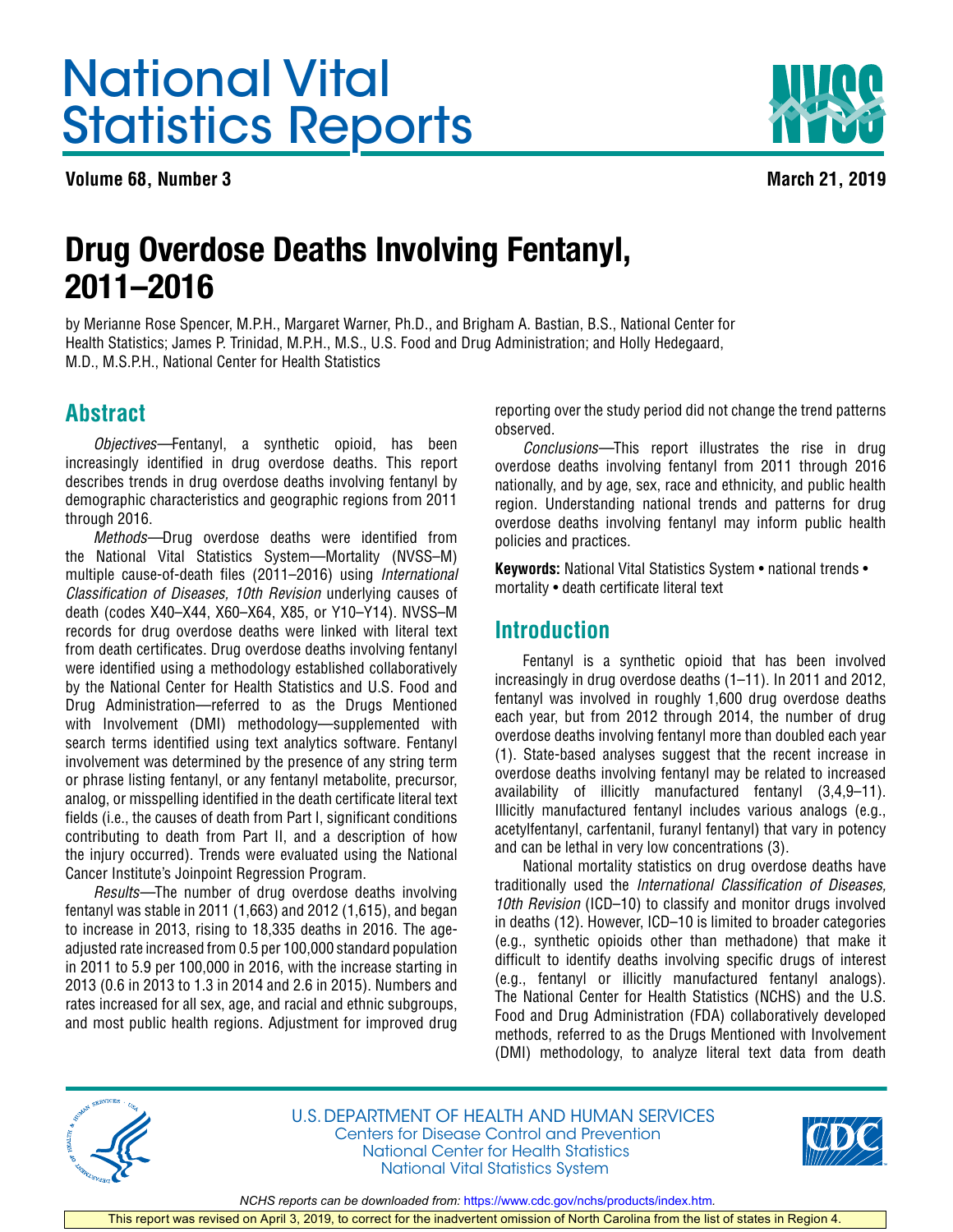<span id="page-1-0"></span>certificates to identify specific drugs involved in deaths (13). A recent study using the DMI methodology found that fentanyl was the ninth most frequently mentioned drug involved in overdose deaths in 2013 and the most frequently mentioned drug in 2016 (2). It also showed that deaths involving fentanyl often involved other drugs. For example, in 2016, nearly 70% of deaths involving fentanyl also involved one or more other drugs, such as heroin or cocaine (2).

This report describes the trends in drug overdose deaths involving fentanyl from 2011 through 2016, using mortality data from the National Vital Statistics System linked to literal text information from death certificates. Temporal trends, geographic patterns, and differences among demographic groups are presented.

## **Methods**

#### **Data sources**

This descriptive study analyzed National Vital Statistics System mortality (NVSS–M) multiple cause-of-death data from 2011 through 2016. NVSS–M contains information extracted from death certificates on cause of death and demographic and geographic factors (14). The study population was limited to U.S. residents. Drug overdose deaths were identified using ICD–10 underlying cause-of-death codes X40–X44, X60–X64, X85, and Y10–Y14. These underlying-cause codes identify the deaths due to acute toxicity from drugs (i.e., drug overdose) rather than to chronic exposure leading to death (e.g., liver toxicity) or adverse effects from therapeutic or prophylactic dosages of drugs. Drug overdose deaths include all intents (i.e., unintentional, suicide, homicide, and undetermined intent). Use of these underlying cause-of-death codes is consistent with other NCHS publications on drug overdose deaths and facilitates comparisons with other analyses using ICD–10-coded data (1,2,15).

NVSS–M records for drug overdose deaths were linked to literal text data from death certificates. The literal text is the written information provided by the medical certifier, usually a medical examiner or coroner in the case of drug overdose deaths, that describes the cause of death as well as other factors or circumstances that contributed to the death (16,17). Literal text from three fields of the death certificate—the causes of death from Part I, the other significant conditions contributing to death from Part II, and the description of how the injury occurred—was analyzed to identify the specific drugs involved in the overdose death.

## **Identifying drug overdose deaths involving fentanyl**

This report used the DMI methodology (13) informed by the results from an exploratory analysis of the literal text using SAS Contextual Analysis software (18). The DMI methodology (13) searches the literal text fields of NVSS–M data for mentions of drugs and for terms that provide context about involvement of the drug in the death (i.e., whether the drug contributed to the death). Drugs mentioned in the death certificate literal text are assumed to be involved in the death unless contextual information suggests otherwise (13). For example, "METHICILLIN RESISTANT STAPHYLOCOCCUS AUREUS INFECTION" does not suggest drug involvement in mortality, but rather a type of bacterial infection. Similarly, the phrase "NOT DRUG RELATED" clearly indicates that drugs were not involved in the death even though "DRUG" is included in the phrase.

To supplement the DMI methodology, SAS Contextual Analysis software (18) was used to identify additional search terms. Linguistic rules were defined to search for new drug misspellings; precursors; metabolites; analogs of fentanyl, including those containing special characters, numbers, and dashes; and to identify forms that may be illicit (e.g., acetylfentanyl, carfentanil) or are brand or prescription forms of fentanyl (e.g., duragesic, sufentanil, remifentanil). The additional search terms identified using the contextual software were incorporated into the DMI methodology and are described in the [Technical Notes.](#page-12-0) With the expanded list of search terms, the total number of drug overdose deaths identified as involving fentanyl was slightly higher than previously reported (7 deaths in 2011, 10 deaths in 2012, 14 deaths in 2013, and 23 deaths in 2014)  $(1).$ 

## **Analysis**

For this report, the label "drug overdose deaths involving fentanyl" includes drug overdose deaths involving fentanyl, whether prescription or illicitly manufactured, as well as deaths involving any fentanyl metabolites, precursors, or analogs as identified in the death certificate literal text (see [Technical Notes\)](#page-12-0). The numbers and rates for drug overdoses involving fentanyl were calculated and compared by demographic and geographic region. Bridged-race vintage postcensal resident population estimates were used to calculate death rates (14). Age-adjusted death rates were calculated using the direct method and the 2000 standard U.S. population (14). Unless otherwise noted, rates in the text refer to age-adjusted rates.

Geographic patterns in overdose deaths involving fentanyl are presented by the U.S. Department of Health and Human Services (HHS) 10 public health regions. These regions are used for public health prevention, preparedness, and agency-wide coordination of HHS programs and policies (19). These regions, excluding U.S. territories, are:

- Region 1—Connecticut, Maine, Massachusetts, New Hampshire, Rhode Island, Vermont
- Region 2—New Jersey, New York, New York City
- Region 3—Delaware, District of Columbia, Maryland, Pennsylvania, Virginia, West Virginia
- Region 4—Alabama, Florida, Georgia, Kentucky, Mississippi, North Carolina, South Carolina, Tennessee
- Region 5—Illinois, Indiana, Michigan, Minnesota, Ohio, Wisconsin
- Region 6—Arkansas, Louisiana, New Mexico, Oklahoma, Texas
- Region 7—Iowa, Kansas, Missouri, Nebraska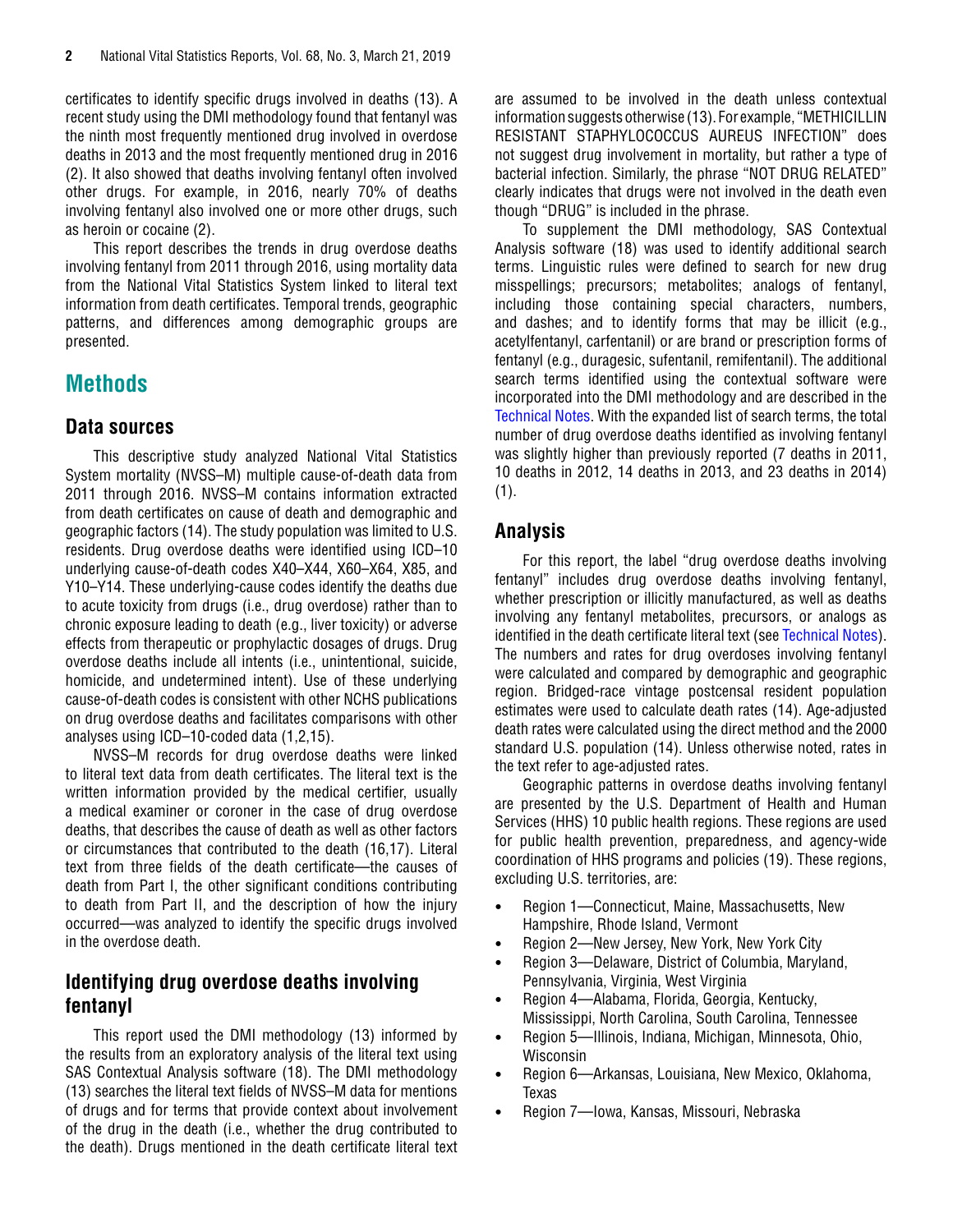- <span id="page-2-0"></span>• Region 8—Colorado, Montana, North Dakota, South Dakota, Utah, Wyoming
- Region 9—Arizona, California, Hawaii, Nevada
- Region 10—Alaska, Idaho, Oregon, Washington

Trends in rates for drug overdose deaths involving fentanyl were evaluated using the National Cancer Institute's Joinpoint Regression Program Version 4.6.0.0 (20). Joinpoint software fitted weighted least-squares regression models to the rates on the log transform scale. Allowing one observed time point at each end and two for the middle line segments, the Grid Search Algorithm searched for a maximum of two joinpoints at an overall alpha level of  $p < 0.05$  (21). Pairwise comparisons of trend segments among subgroups were also analyzed, with Bonferonni adjustment (20). Rates between subgroups were compared using a *z* test at the 0.05 level of significance (14). Unless otherwise stated, any mention of an increase in rates indicates a statistically significant change.

## **Assessment for improved reporting on death certificates**

The ICD–10 multiple-cause codes T36–T50.8 provide information on the types of drugs or drug classes involved in the death. The ICD–10 multiple-cause code T50.9 indicates a nonspecific reference to a drug (e.g., "multidrug," "polypharmacy," "drug"). The percentage of deaths with an underlying cause of X40–X44, X60–X64, X85, or Y10–Y14 that had a multiple-cause code of T36–T50.8 is a measure of the specificity of reporting drugs or drug classes in drug overdose deaths. This measure was used to assess possible changes in reporting of specific drugs and drug classes through the years of the study. The percentage of drug overdose deaths coded with T36–T50.8 increased each year (75.0% in 2011, 76.0% in 2012, 77.9% in 2013, 80.7% in 2014, 83.1% in 2015, and 85.4% in 2016) (21,22).

To assess the possible impact of lower reporting of specific drugs in the years prior to 2016, an adjustment factor accounting for improved reporting of specific drugs over the time period was applied to each age-adjusted rate for drug overdose deaths involving fentanyl (i.e., by year, sex, age, race and ethnicity, and public health region). The adjustment factor assumed that the specificity of drug reporting had remained constant from 2011 through 2016 at the 2016 drug specificity rate; the adjustment factor was recalculated and applied to each age-adjusted rate for the stratified analyses (i.e., demographic and geographic groups). Results from this analysis show similar trends for both the observed and adjusted values (see [Technical Notes](#page-12-0)). The following results reflect the numbers and rates based on observed values. The number of drug overdose deaths involving any particular drug in any particular year should be considered the minimum number, as there may be additional deaths in which the drug was involved but not specified on the death certificate literal text. All results should be interpreted in light of the improved reporting of specific drugs in the literal text over time.

## **Results**

## **Number and percentage of drug overdose deaths involving fentanyl**

Annually, the number of drug overdose deaths involving fentanyl was stable in 2011 (1,663) and 2012 (1,615), and began to increase in 2013 (1,919), rising to 18,335 deaths in 2016 ([Table 1\)](#page-8-0). From 2013 through 2016, the number of deaths approximately doubled each year. From 2011 through the third quarter of 2013, there were fewer than 500 fentanyl-involved deaths per quarter [\(Figure 1](#page-3-0), [Table 1](#page-8-0)). Beginning in the last quarter of 2013 through 2016, the number of deaths involving fentanyl increased nearly every quarter to more than 5,800 deaths.

## **Crude and age-adjusted rates of drug overdose deaths involving fentanyl**

The age-adjusted rate of drug overdose deaths involving fentanyl was 0.5 per 100,000 in 2011 and 2012, and approximately doubled each year from 0.6 (2013) to 1.3 (2014) to 2.6 (2015) to 5.9 (2016) ([Figure 2,](#page-4-0) [Table 2\)](#page-9-0). From 2011 through 2013, there was no statistical change in the age-adjusted rates, but from 2013 through 2016, the rates increased on average by about 113% per year. The crude rates were similar to the age-adjusted rates for the study period.

## **Rates of drug overdose deaths involving fentanyl by sex of decedent**

For males, age-adjusted rates for drug overdose deaths were stable from 2011 through 2013, and then increased by 125.6% per year from 2013 through 2016 ([Figure 3,](#page-4-0) [Tables 2](#page-9-0) and [3\)](#page-11-0). For females, the age-adjusted rates increased exponentially from 2011 through 2016. In 2011, 2012, and 2013, the rates for males and females were similar at 0.6 to 0.7 per 100,000 for males, and 0.4 to 0.5 for females. Starting in 2013, the rates diverged, with the rate for males increasing more rapidly than the rate for females. By 2016, the rate for males (8.6) was 2.8 times the rate for females (3.1).

## **Rates of drug overdose deaths involving fentanyl by age group**

Exponential increases in rates from 2011 through 2016 were observed among all age groups ([Figure 4,](#page-5-0) [Tables 2 a](#page-9-0)nd [3\)](#page-11-0). The largest average annual percent change from 2011 through 2016 occurred among young adults aged 25–34 (100.0% per year) and 15–24 (93.9% per year). The smallest average annual percent change occurred among adults aged 65 and over (41.6% per year). The rate for adults aged 35–44 was stable from 2011 through 2013, then increased by 123.7% per year from 2013 through 2016. In 2016, the rates were highest among adults aged 25–34 and 35–44 at 13.4 and 11.4 per 100,000, respectively.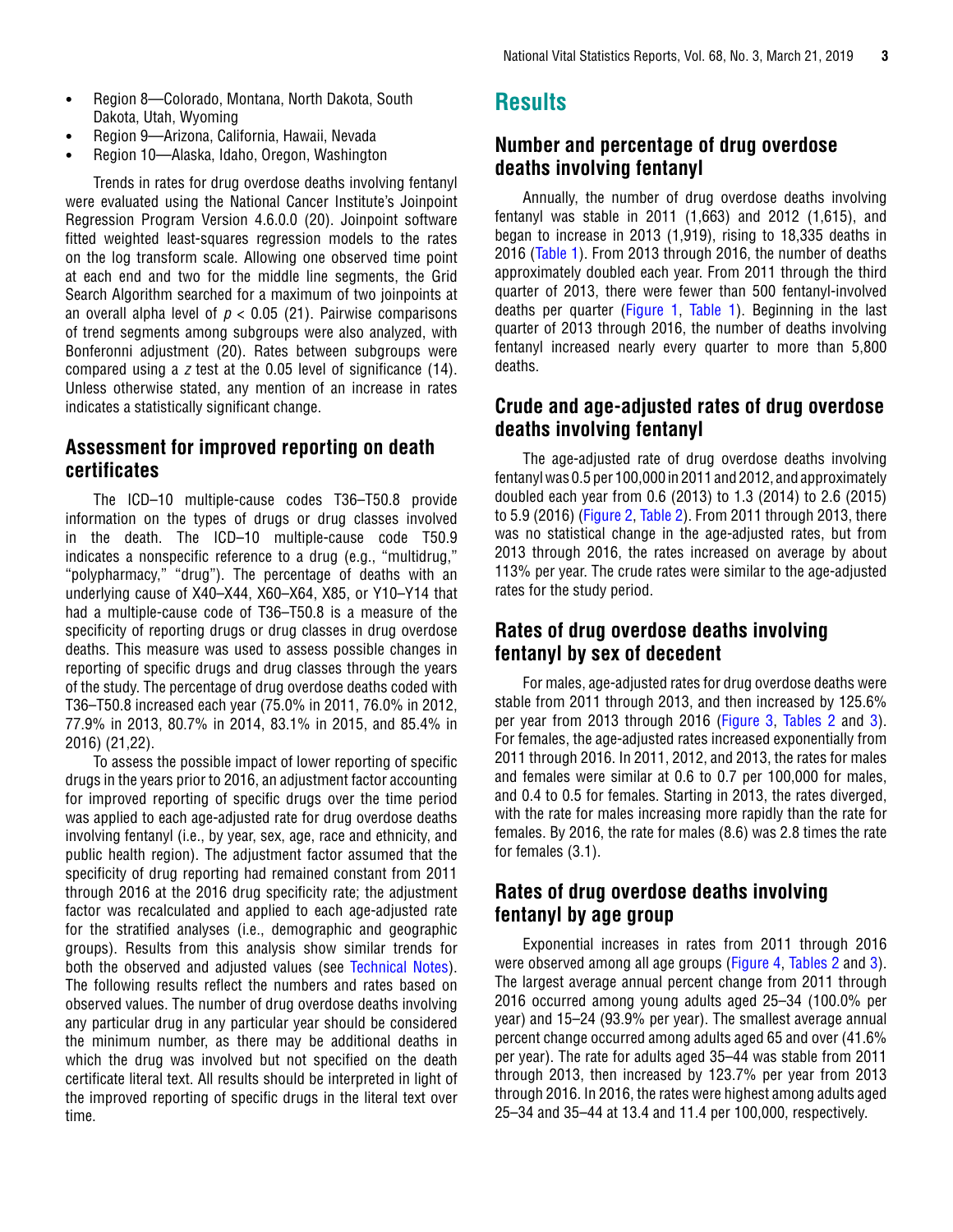<span id="page-3-0"></span>

**Figure 1. Number of drug overdose deaths involving fentanyl, by quarter: United States, 2011–2016**

#### **Rates of drug overdose deaths involving fentanyl by race and ethnicity**

The age-adjusted rates for drug overdose deaths involving fentanyl increased exponentially among all the racial and ethnic subgroups examined [\(Figure 5,](#page-5-0) [Tables 2](#page-9-0) and [3\)](#page-11-0). Rates for non-Hispanic white persons ranged from 0.7 to 0.8 per 100,000 from 2011 through 2013, then increased by 108.8% from 2013 through 2016. Non-Hispanic black persons had the largest annual percentage increase in rates from 2011 through 2016 (140.6% per year), followed by Hispanic persons (118.3% per year). Rates for non-Hispanic white persons were greater than other subgroups throughout the study period. The rates for non-Hispanic black and Hispanic persons were similar from 2011 through 2013, then diverged from 2014 through 2016. In 2016, the rates were highest among non-Hispanic white persons (7.7), followed by non-Hispanic black (5.6) and Hispanic (2.5) persons.

#### **Rates of drug overdose deaths involving fentanyl by public health region**

Rates of drug overdose deaths involving fentanyl increased exponentially from 2011 through 2016 for most public health regions ([Figure 6,](#page-6-0) [Tables 2](#page-9-0) and [3\)](#page-11-0). The greatest rate increases were in Region 1 (CT, ME, MA, NH, RI, and VT), Region 2 (NJ, NY, and NYC), Region 3 (DE, DC, MD, PA, VA, and WV), and Region 5 (IL, IN, MI, MN, OH, and WI), which increased 113.9%, 110.9%, 103.6%, and 102.2% per year, respectively. Rates were similar across all public health regions in 2011. In 2016, the rates for Regions 1, 2, 3, 4, and 5 were higher than for Regions 6, 8, 9, and 10. In 2016, rates ranged from 0.8 per 100,000 (Region 9) to 19.8 (Region 1).

#### **Discussion**

This report illustrates the rise in drug overdose deaths involving fentanyl in the United States from 2011 through 2016. The number of drug overdose deaths involving fentanyl increased from 1,663 in 2011 to 18,335 in 2016. Beginning in the fourth quarter of 2013, the number of deaths increased every quarter. From 2013 through 2014, the death rate more than doubled,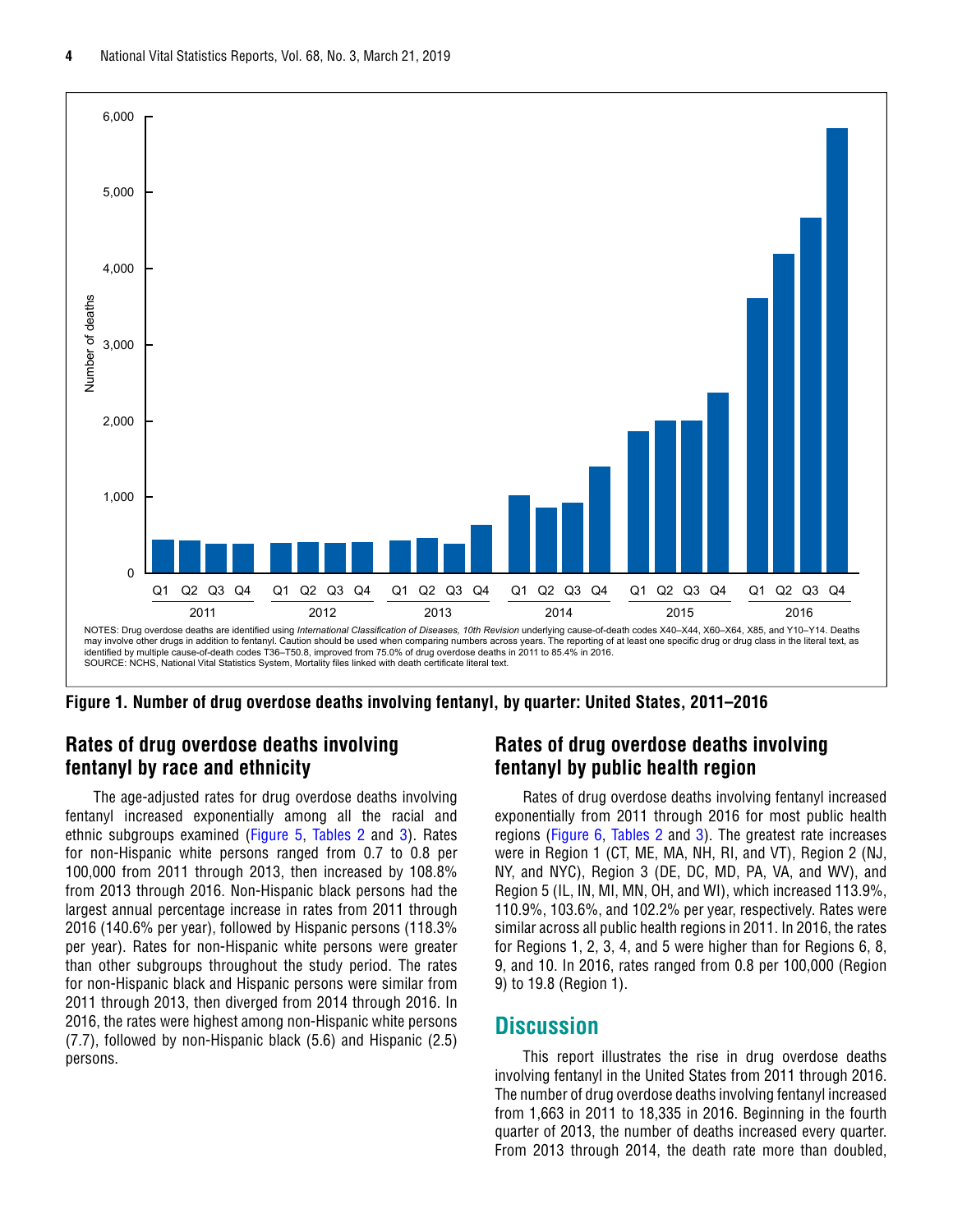<span id="page-4-0"></span>

#### **Figure 2. Crude and age-adjusted rates for drug overdose deaths involving fentanyl, by year: United States, 2011–2016**

nearly doubled again from 2014 through 2015, and more than doubled again from 2015 through 2016.

The rate of drug overdose deaths involving fentanyl increased exponentially for both sexes, with the rate increasing more rapidly for males than for females. Rates also increased exponentially across all age groups, with the greatest increases among those aged 15–24 and 25–34. Exponential increases were also seen for rates among race and ethnicity groups. Non-Hispanic black persons had the largest annual percentage increase in rates, followed by Hispanic persons, while in 2016, the rate was highest for non-Hispanic white persons. Rates increased exponentially for most public health regions, however, the increase was greatest in Regions 1, 2, 3, and 5 (i.e., East Coast and Upper Midwest).

#### **Limitations**

Monitoring national trends in drug overdose deaths depends on the quality and completeness of information provided on death certificates. Variation in death investigation, autopsy, and toxicology practices across medicolegal death investigation jurisdictions contributes to inconsistencies in how the manner and cause of death are reported (23,24). For example, differences in toxicological testing practices, such as when and how the



#### **Figure 3. Age-adjusted rates for drug overdose deaths involving fentanyl, by sex of the decedent: United States, 2011–2016**

testing is performed, which substances are tested for, and the interpretation of the test results, can impact whether fentanyl is detected and reported on the death certificate. Because of these limitations, the number of drug overdose deaths involving any particular drug in any particular year should be considered the minimum number, as there may be additional deaths in which the drug was involved but not specified on the death certificate literal text.

Variations in the way drug overdose deaths are reported on the death certificates, including the level of detail on the specific drugs involved, impacts comparability. Trends in rates should be interpreted in light of the improvements in the quality of the data during the study period. For example, some of the observed increases in the rates are likely attributable to improvements in reporting. During the study period, the reporting of at least one specific drug in the literal text improved from 75% of drug overdose deaths in 2011 to 85% of drug overdose deaths in 2016 (2,22). To account for improved reporting of specific drugs over the time period, an adjustment factor, which took into account what the drug overdose death rate involving fentanyl would have been had the drug specificity been uniform from 2011 through 2016, was applied to the rates. The adjustments for improved reporting did not change the patterns observed.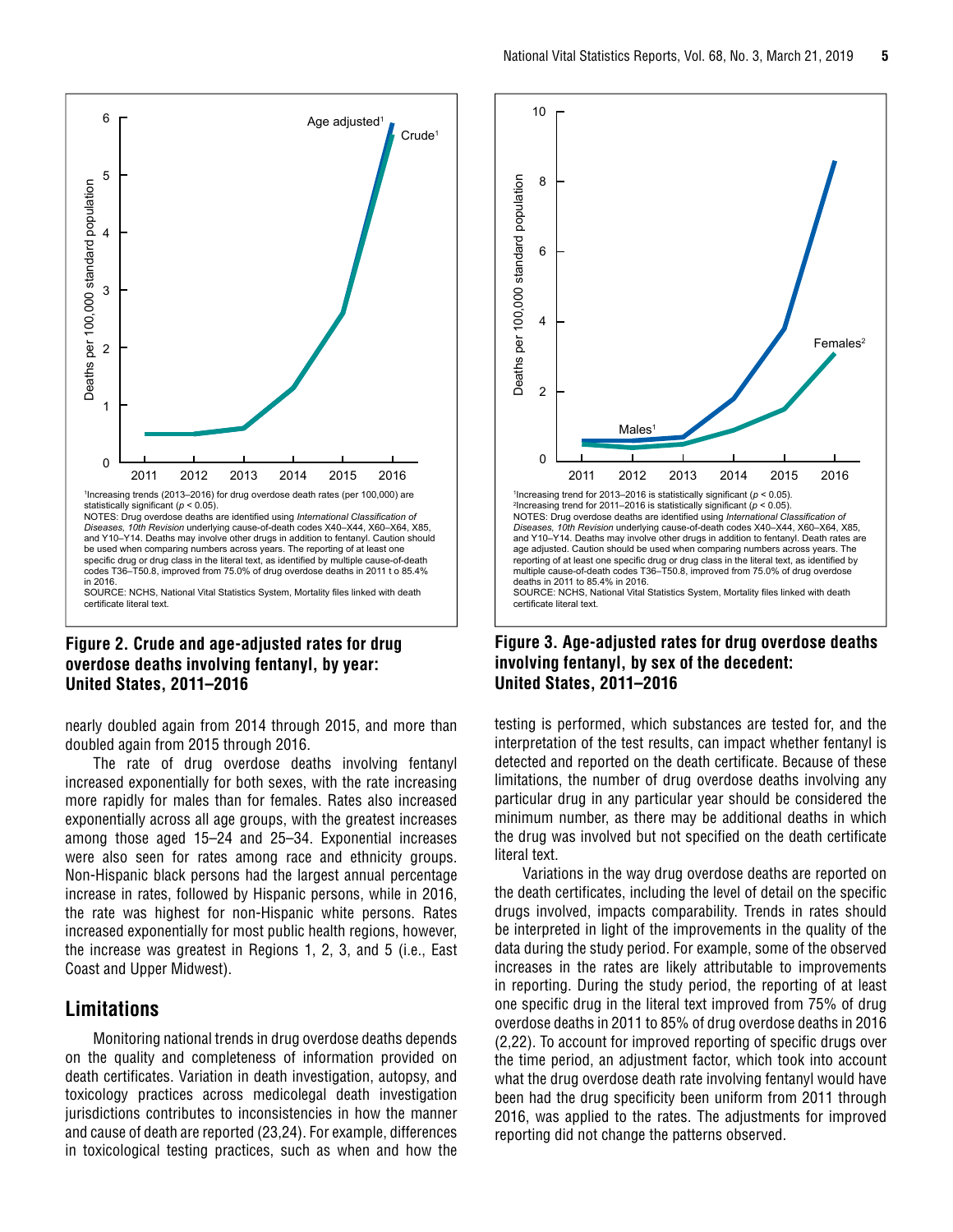<span id="page-5-0"></span>

**Figure 4. Rates for drug overdose deaths involving fentanyl, by age group: United States, 2011–2016**



**Figure 5. Age-adjusted rates for drug overdose deaths involving fentanyl, by race and ethnicity: United States, 2011–2016**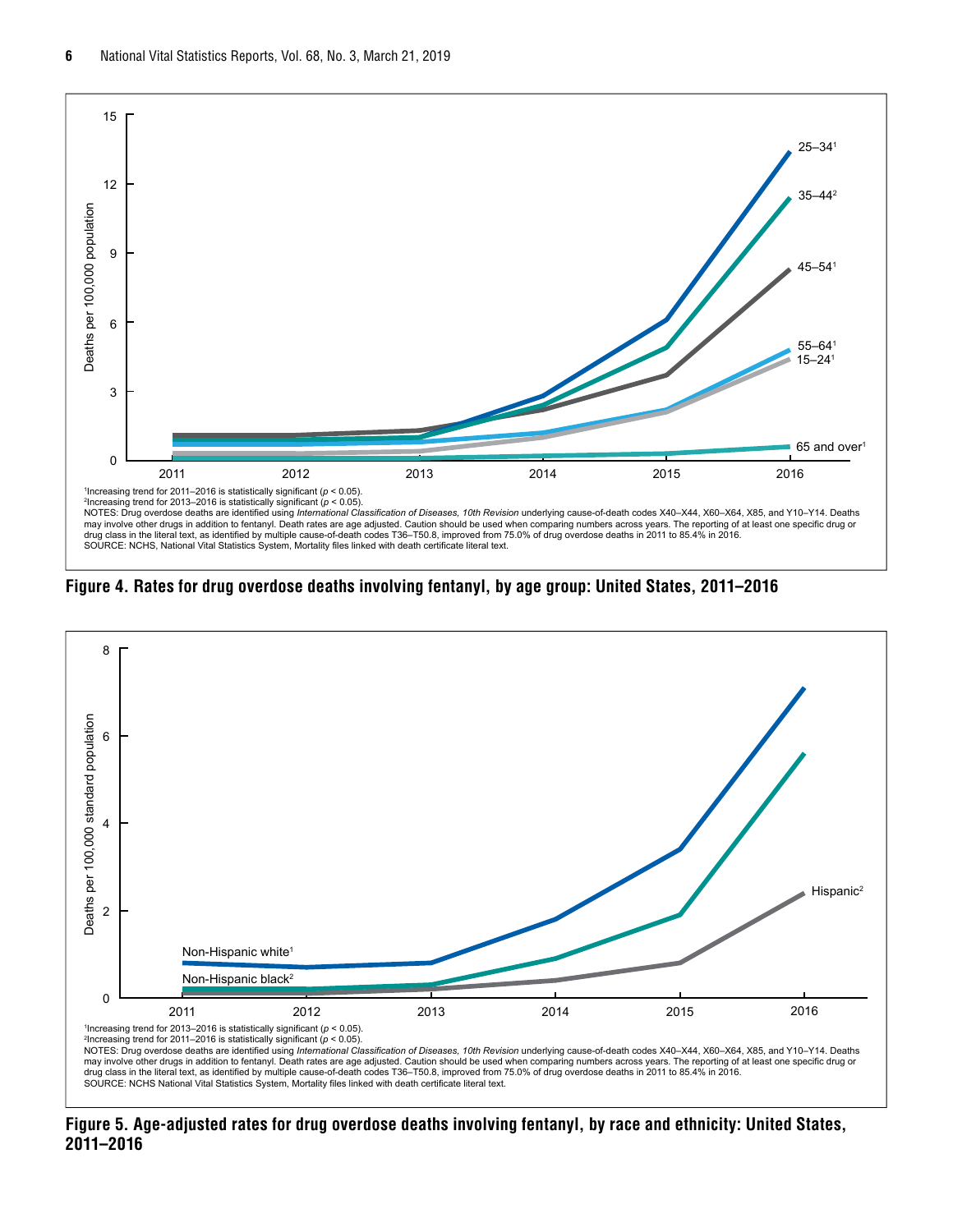<span id="page-6-0"></span>

**Figure 6. Age-adjusted rates for drug overdose deaths involving fentanyl, by public health region: United States, 2011–2016**

 The absence of drug-specific information on the death certificate does not mean that fentanyl was not present; rather, it may suggest that toxicology tests were not performed or were inadequate to detect the drug. Also, new fentanyl analogs are being identified with increasing frequency and are often lethal in very low concentrations. Detection of these substances requires new testing materials and continuous recalibration of toxicology laboratory equipment (16), both of which can be complicated and expensive, thus further contributing to variation in death reporting across the country.

The need to understand the factors influencing overdoses and deaths involving fentanyl has resulted in collaboration among public health agencies, medical examiners and coroners, and public safety agencies. These collaborations will contribute to better detection and reporting on death certificates, which in turn, will help improve quality of local, state, and national vital statistics data.

## **Conclusion**

Fentanyl is increasingly involved in drug overdose deaths nationally. This report uses NVSS–M data, enhanced with literal text from death certificates, to provide a picture of temporal trends, demographic characteristics, and geographic patterns of fentanyl-involved drug overdose deaths in the United States from 2011 through 2016.

#### **References**

- 1. Warner M, Trinidad JP, Bastian BA, Miniño AM, Hedegaard H. Drugs most frequently involved in drug overdose deaths: United States, 2010–2014. National Vital Statistics Reports; vol 65 no 10. Hyattsville, MD: National Center for Health Statistics. 2016.
- 2. Hedegaard H, Bastian BA, Trinidad JP, Spencer M, Warner M. Drugs most frequently involved in drug overdose deaths: United States, 2011–2016. National Vital Statistics Reports; vol 67 no 9. Hyattsville, MD: National Center for Health Statistics. 2018.
- 3. Peterson AB, Gladden RM, Delcher C, Spies E, Garcia-Williams A, Wang Y, et al. Increases in fentanyl-related overdose deaths-Florida and Ohio, 2013–2015. MMWR Morb Mortal Wkly Rep 65(33):844–9. 2016.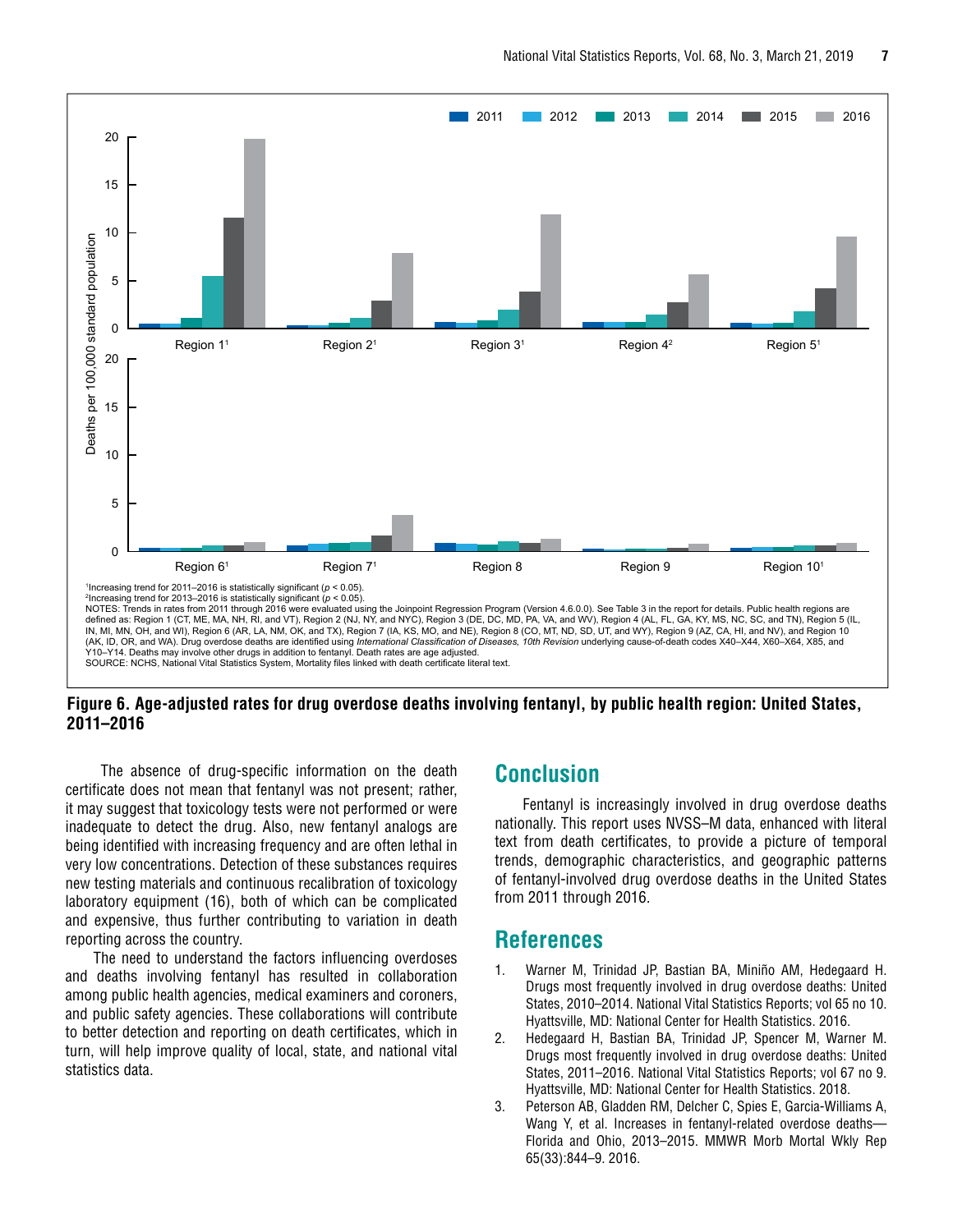- <span id="page-7-0"></span>4. Gladden RM, Martinez P, Seth P. Fentanyl law enforcement submissions and increases in synthetic opioid-involved overdose deaths—27 states, 2013–2014. MMWR Morb Mortal Wkly Rep 65(33):837–43. 2016.
- 5. Frank RG, Pollack HA. Addressing the fentanyl threat to public health. N Engl J Med 376(7):605–7. 2017.
- 6. Centers for Disease Control and Prevention. CDC Health Alert Network (HAN) update: Rising numbers of deaths involving fentanyl and fentanyl analogs, including carfentanil, and increased usage and mixing of non-opioids [press release]. July 11, 2018. Available from: [https://content.govdelivery.com/accounts/USCDC/](https://content.govdelivery.com/accounts/USCDC/bulletins/1fdd63b) [bulletins/1fdd63b.](https://content.govdelivery.com/accounts/USCDC/bulletins/1fdd63b)
- 7. Jones CM, Einstein EB, Compton WM. Changes in synthetic opioid involvement in drug overdose deaths in the United States, 2010–2016. JAMA 319(17):1819–21. 2018.
- 8. Rudd RA, Seth P, David F, Scholl L. Increases in drug and opioidinvolved overdose deaths—United States, 2010–2015. MMWR Morb Mortal Wkly Rep 65(50–51):1445–52. 2016.
- 9. O'Donnell JK, Halpin J, Mattson CL, Goldberger BA, Gladden RM. Deaths involving fentanyl, fentanyl analogs, and U–47700—10 states, July–December 2016. MMWR Morb Mortal Wkly Rep 66(43):1197–1202. 2017.
- 10. Somerville NJ, O'Donnell J, Gladden RM, Zibbell JE, Green TC, Younkin M, et al. Characteristics of fentanyl overdose— Massachusetts, 2014–2016. MMWR Morb Mortal Wkly Rep 66(14):382–6. 2017.
- 11. Suzuki J, El-Haddad S. A review: Fentanyl and non-pharmaceutical fentanyls. Drug and Alcohol Depend 171:107–16. 2017.
- 12. World Health Organization. International statistical classification of diseases and related health problems, 10th revision (ICD–10). 2nd ed. Geneva, Switzerland. 2004.
- 13. Trinidad JP, Warner M, Bastian BA, Miniño AM, Hedegaard H. Using literal text from the death certificate to enhance mortality statistics: Characterizing drug involvement in deaths. National Vital Statistics Reports; vol 65 no 9. Hyattsville, MD: National Center for Health Statistics. 2016.
- 14. Xu JQ, Murphy SL, Kochanek KD, Bastian B, Arias E. Deaths: Final data for 2016. National Vital Statistics Reports; vol 67 no 5. Hyattsville, MD: National Center for Health Statistics. 2018.
- 15. Hedegaard H, Warner M, Miniño AM. Drug overdose deaths in the United States, 1999–2016. NCHS Data Brief, no 294. Hyattsville, MD: National Center for Health Statistics. 2017.
- 16. Davis GG. National Association of Medical Examiners position paper: Recommendations for the investigation, diagnosis, and certification of deaths related to opioid drugs. J Med Toxicol 10(1):100–6. 2014.
- 17. National Center for Health Statistics. Medical examiners' and coroners' handbook on death registration and fetal death reporting. 2003.
- 18. SAS Institute, Inc. SAS contextual analysis (Release 14.1 edition) [computer software]. 2016.
- 19. U.S. Department of Health and Human Services. Regional offices. Available from: [https://www.hhs.gov/about/agencies/regional](https://www.hhs.gov/about/agencies/regional-offices/index.html)[offices/index.html](https://www.hhs.gov/about/agencies/regional-offices/index.html).
- 20. National Cancer Institute. Joinpoint Regression Program (Version 3.4.3) [computer software]. 2010.
- 21. Ingram DD, Malec DJ, Makuc DM, Kruszon-Moran D, Gindi RM, Albert M, et al. National Center for Health Statistics Guidelines for Analysis of Trends. National Center for Health Statistics. Vital Health Stat 2(179). 2018. Available from: [https://www.cdc.gov/](https://www.cdc.gov/nchs/data/series/sr_02/sr02_179.pdf) [nchs/data/series/sr\\_02/sr02\\_179.pdf](https://www.cdc.gov/nchs/data/series/sr_02/sr02_179.pdf).
- 22. Centers for Disease Control and Prevention, National Center for Health Statistics. About multiple cause of death, 1999–2017. CDC

WONDER Online Database, released December 2017. Data from the Multiple Cause of Death Files, 1999–2016, as compiled from data provided by the 57 vital statistics jurisdictions through the Vital Statistics Cooperative Program. Available from: [https://wonder.cdc.gov/mcd-icd10.html.](https://wonder.cdc.gov/mcd-icd10.html)

- 23. Warner M, Paulozzi LJ, Nolte KB, Davis GG, Nelson LS. State variation in certifying manner of death and drugs involved in drug intoxication deaths. AFP Journal 3(2):231–7. 2013.
- 24. Hanzlick RL. A perspective on medicolegal death investigation in the United States: 2013. Acad Forensic Pathol 4(1):2–9. 2014.
- 25. United States Drug Enforcement Administration. Scientific Working Group for the Analysis of Seized Drugs. Available from: <http://swgdrug.org/monographs.htm>.
- 26. U.S. Food and Drug Administration, National Library of Medicine. Substance Registration System—Unique ingredient identifier. Available from:<https://fdasis.nlm.nih.gov/srs>.

## **List of Detailed Tables**

| $\mathbf{1}$ . | Number of drug overdose deaths involving fentanyl and percent<br>of the annual total, by year and quarter: United States, 2011- |    |
|----------------|---------------------------------------------------------------------------------------------------------------------------------|----|
|                |                                                                                                                                 | 9  |
| 2.             | Numbers and crude and age-adjusted rates for drug<br>overdose deaths involving fentanyl, by sex, age, race and                  |    |
|                | Hispanic origin, and public health region: United States,                                                                       |    |
|                |                                                                                                                                 | 10 |
| 3.             | Trends in age-adjusted rates for drug overdose deaths involving                                                                 |    |
|                | fentanyl, by sex, age, race and Hispanic origin, and public health                                                              |    |
|                | region: United States, 2011-2016                                                                                                |    |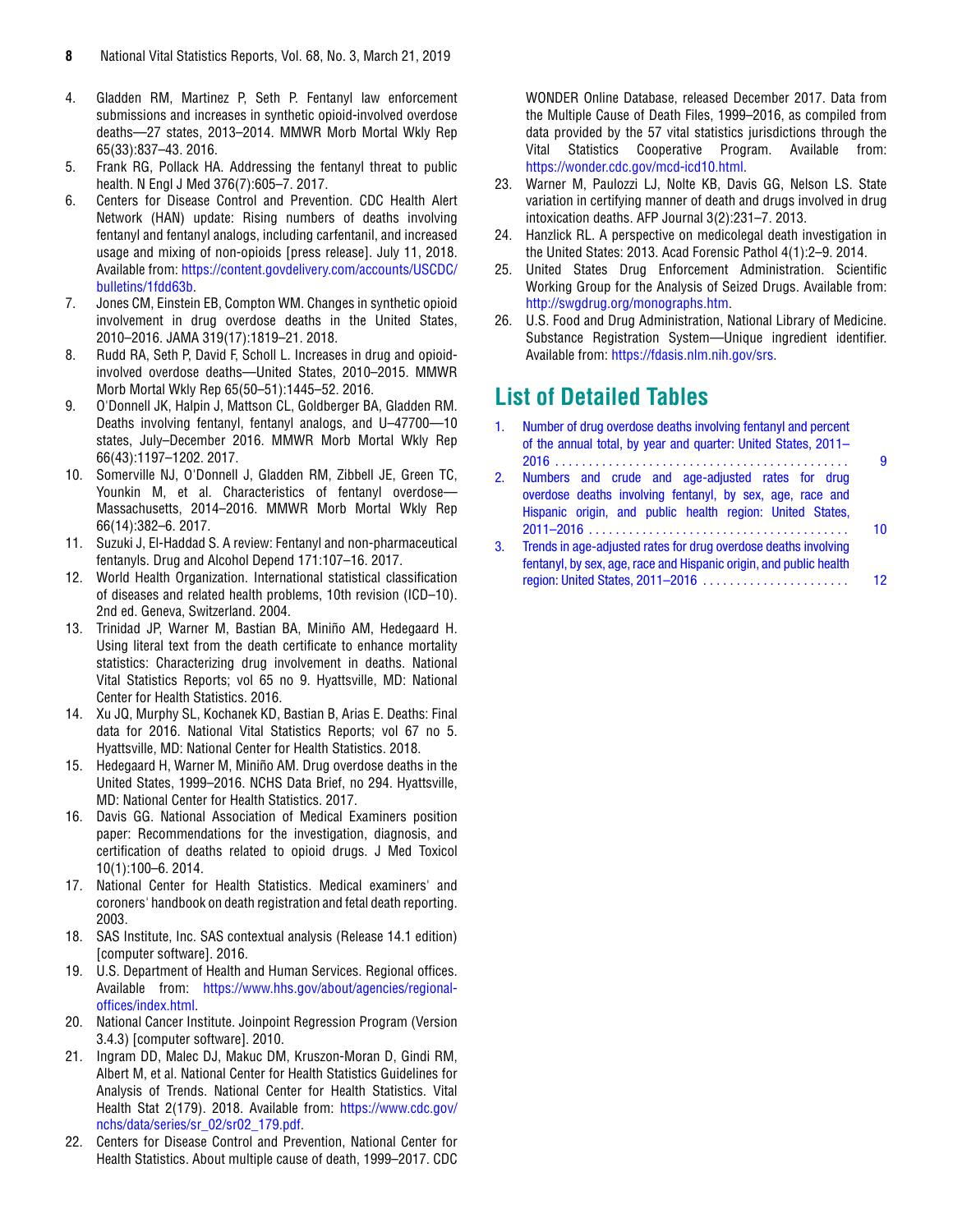#### <span id="page-8-0"></span>Table 1. Number of drug overdose deaths involving fentanyl and percent of the annual total, by year and quarter: United States, 2011–2016

| Year and quarter | Number | Percent |
|------------------|--------|---------|
| 2011             | 1,663  | 100.0   |
| Quarter 1        | 449    | 27.0    |
| Quarter 2        | 432    | 26.0    |
| Quarter 3        | 391    | 23.5    |
| Quarter 4        | 391    | 23.5    |
| 2012             | 1,615  | 100.0   |
| Quarter 1        | 398    | 24.6    |
| Quarter 2        | 412    | 25.5    |
| Quarter 3        | 397    | 24.6    |
| Quarter 4        | 408    | 25.3    |
| 2013             | 1,919  | 100.0   |
| Quarter 1        | 438    | 22.8    |
| Quarter 2        | 461    | 24.0    |
| Quarter 3        | 385    | 20.1    |
| Quarter 4        | 635    | 33.1    |
| 2014             | 4,223  | 100.0   |
| Quarter 1        | 1,031  | 24.4    |
| Quarter 2        | 861    | 20.4    |
| Quarter 3        | 925    | 21.9    |
| Quarter 4        | 1,406  | 33.3    |
| 2015             | 8,251  | 100.0   |
| Quarter 1        | 1,863  | 22.6    |
| Quarter 2        | 2,009  | 24.3    |
| Quarter 3        | 2,005  | 24.3    |
| Quarter 4        | 2,374  | 28.8    |
| 2016             | 18,335 | 100.0   |
| Quarter 1        | 3,617  | 19.7    |
| Quarter 2        | 4,197  | 22.9    |
| Quarter 3        | 4,673  | 25.5    |
| Quarter 4        | 5,848  | 31.9    |

NOTES: Drug overdose deaths are identified using *International Classification of Diseases, 10th Revision* underlying cause-of-death codes X40–X44, X60–X64, X85, and Y10–Y14. Deaths may involve other drugs in addition to fentanyl. Caution should be used when comparing numbers across years. The reporting of at least one specific drug or drug class in the literal text, as identified by multiple cause-of-death codes T36–T50.8, improved from 75.0% of drug overdose deaths in 2011 to 85.4% in 2016.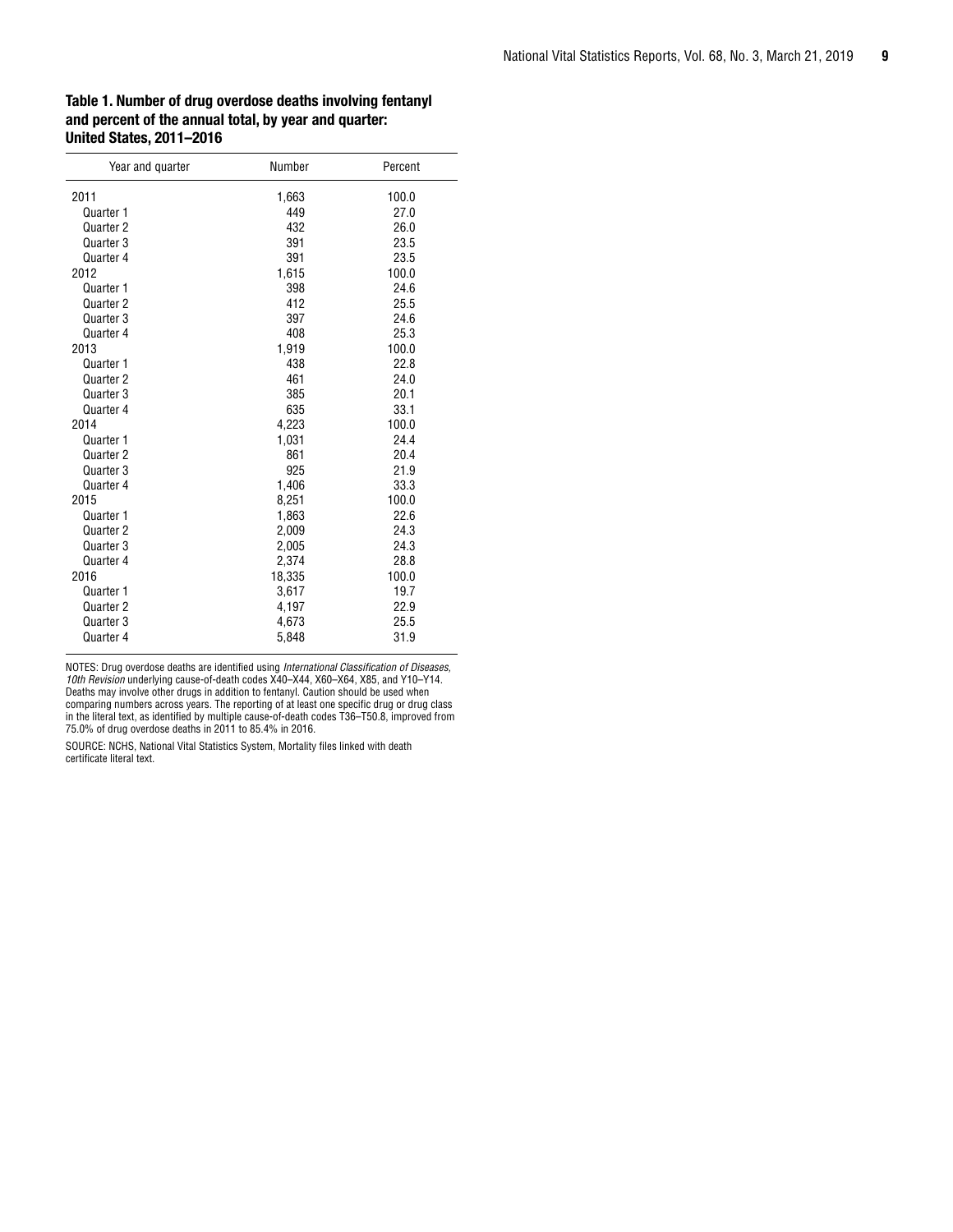<span id="page-9-0"></span>

| Table 2. Numbers and crude and age-adjusted rates for drug overdose deaths involving fentanyl, by sex, age, race and Hispanic |  |
|-------------------------------------------------------------------------------------------------------------------------------|--|
| origin, and public health region: United States, 2011-2016                                                                    |  |

| Characteristic                     | 2011  | 2012  |                          | 2014<br>2013 |       | 2016   |
|------------------------------------|-------|-------|--------------------------|--------------|-------|--------|
|                                    |       |       | Number                   |              |       |        |
| All drug overdose deaths           | 1,663 | 1,615 | 1,919                    | 4,223        | 8,251 | 18,335 |
| Sex                                |       |       |                          |              |       |        |
| Male                               | 916   | 912   | 1,107                    | 2,827        | 5,945 | 13,413 |
| Female                             | 747   | 703   | 812                      | 1,396        | 2,306 | 4,922  |
| Age group (years)                  |       |       |                          |              |       |        |
| $15 - 24$                          | 129   | 110   | 160                      | 453          | 927   | 1,924  |
| $25 - 34$                          | 325   | 332   | 415                      | 1,223        | 2,691 | 5,976  |
| $35 - 44$                          | 378   | 350   | 399                      | 992          | 1,990 | 4,615  |
| $45 - 54$                          | 505   | 498   | 552                      | 971          | 1,605 | 3,531  |
| $55 - 64$                          | 264   | 261   | 325                      | 489          | 897   | 1,980  |
| 65 and over                        | 55    | 61    | 66                       | 91           | 135   | 299    |
|                                    |       |       |                          |              |       |        |
| Race and Hispanic origin           |       |       |                          |              |       |        |
| Non-Hispanic white                 | 1,507 | 1,462 | 1,684                    | 3,569        | 6,855 | 14,236 |
| Non-Hispanic black                 | 63    | 62    | 111                      | 358          | 800   | 2,357  |
| Hispanic                           | 60    | 50    | 95                       | 223          | 447   | 1,399  |
| Public health region <sup>1</sup>  |       |       |                          |              |       |        |
| 1 (CT, ME, MA, NH, RI, VT)         | 80    | 77    | 160                      | 775          | 1,621 | 2,745  |
| 2 (NJ, NY, NYC)                    | 114   | 115   | 180                      | 328          | 830   | 2,241  |
|                                    | 209   | 191   | 283                      | 596          | 1,163 | 3,545  |
| 3 (DE, DC, MD, PA, VA, WV)         |       |       |                          |              |       |        |
| 4 (AL, FL, GA, KY, MS, NC, SC, TN) | 406   | 405   | 433                      | 906          | 1,694 | 3,460  |
| 5 (IL, IN, MI, MN, OH, WI)         | 299   | 274   | 290                      | 910          | 2,074 | 4,790  |
| 6 (AR, LA, NM, OK, TX)             | 147   | 166   | 167                      | 224          | 257   | 393    |
| 7 (IA, KS, MO, NE)                 | 85    | 103   | 120                      | 133          | 221   | 489    |
| 8 (CO, MT, ND, SD, UT, WY)         | 103   | 88    | 80                       | 117          | 98    | 145    |
| 9 (AZ, CA, HI, NV)                 | 163   | 125   | 138                      | 158          | 215   | 411    |
| 10 (AK, ID, OR, WA)                | 57    | 71    | 68                       | 76           | 78    | 116    |
|                                    |       |       | Crude rate (per 100,000) |              |       |        |
| All drug overdose deaths           | 0.53  | 0.51  | 0.61                     | 1.32         | 2.57  | 5.67   |
|                                    |       |       |                          |              |       |        |
| Sex                                |       |       |                          |              |       |        |
| Male                               | 0.60  | 0.59  | 0.71                     | 1.80         | 3.76  | 8.43   |
| Female                             | 0.47  | 0.44  | 0.51                     | 0.86         | 1.41  | 3.00   |
| Age group (years)                  |       |       |                          |              |       |        |
| $15 - 24$                          | 0.29  | 0.25  | 0.36                     | 1.03         | 2.11  | 4.42   |
| $25 - 34$                          | 0.78  | 0.78  | 0.97                     | 2.81         | 6.10  | 13.38  |
| $35 - 44$                          | 0.93  | 0.86  | 0.99                     | 2.45         | 4.90  | 11.40  |
| $45 - 54$                          | 1.13  | 1.12  | 1.26                     | 2.23         | 3.72  | 8.25   |
| $55 - 64$                          | 0.69  | 0.68  | 0.83                     | 1.22         | 2.19  | 4.78   |
|                                    |       |       |                          |              |       |        |
| 65 and over                        | 0.13  | 0.14  | 0.15                     | 0.20         | 0.28  | 0.61   |
| Race and Hispanic origin           |       |       |                          |              |       |        |
| Non-Hispanic white                 | 0.75  | 0.73  | 0.84                     | 1.78         | 3.41  | 7.07   |
| Non-Hispanic black                 | 0.16  | 0.15  | 0.27                     | 0.87         | 1.91  | 5.59   |
| Hispanic                           | 0.12  | 0.09  | 0.18                     | 0.40         | 0.79  | 2.43   |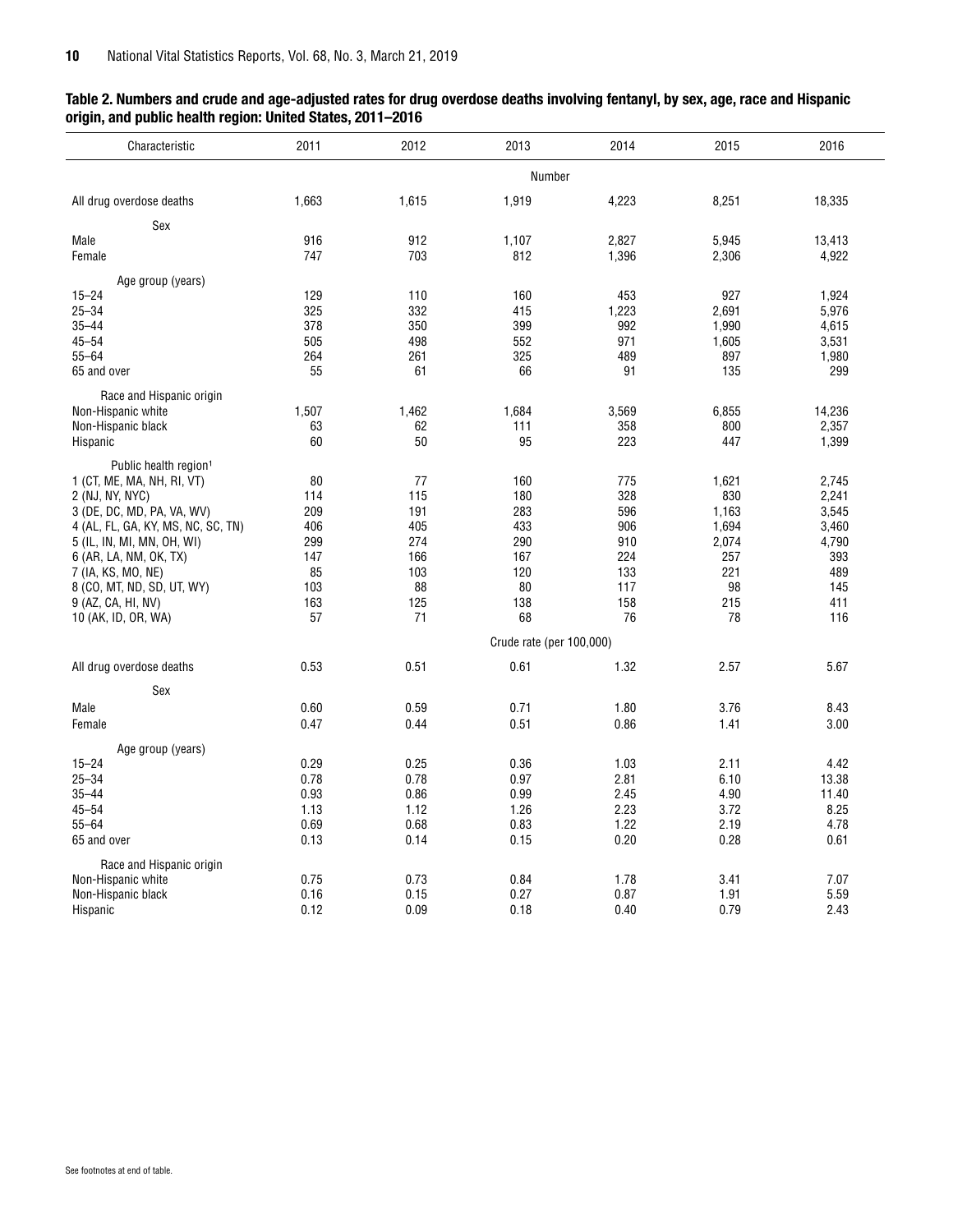| Characteristic                     | 2011 | 2012 | 2013                            | 2014 | 2015  | 2016  |
|------------------------------------|------|------|---------------------------------|------|-------|-------|
| Public health region <sup>1</sup>  |      |      | Crude rate (per 100,000)        |      |       |       |
| 1 (CT, ME, MA, NH, RI, VT)         | 0.53 | 0.53 | 1.07                            | 5.54 | 11.65 | 19.79 |
| 2 (NJ, NY, and NYC)                | 0.39 | 0.39 | 0.63                            | 1.12 | 2.91  | 7.88  |
| 3 (DE, DC, MD, PA, VA, WV)         | 0.70 | 0.64 | 0.94                            | 1.95 | 3.88  | 11.87 |
| 4 (AL, FL, GA, KY, MS, NC, SC, TN) | 0.67 | 0.66 | 0.71                            | 1.48 | 2.79  | 5.70  |
| 5 (IL, IN, MI, MN, OH, WI)         | 0.57 | 0.52 | 0.55                            | 1.83 | 4.16  | 9.63  |
| 6 (AR, LA, NM, OK, TX)             | 0.39 | 0.42 | 0.43                            | 0.55 | 0.62  | 0.97  |
| 7 (IA, KS, MO, NE)                 | 0.61 | 0.81 | 0.91                            | 1.02 | 1.66  | 3.78  |
| 8 (CO, MT, ND, SD, UT, WY)         | 0.95 | 0.77 | 0.69                            | 1.05 | 0.87  | 1.27  |
| 9 (AZ, CA, HI, NV)                 | 0.33 | 0.24 | 0.26                            | 0.29 | 0.42  | 0.81  |
| 10 (AK, ID, OR, WA)                | 0.43 | 0.53 | 0.48                            | 0.58 | 0.56  | 0.89  |
|                                    |      |      | Age-adjusted rate (per 100,000) |      |       |       |
| All drug overdose deaths           | 0.53 | 0.52 | 0.61                            | 1.34 | 2.64  | 5.89  |
| Sex                                |      |      |                                 |      |       |       |
| Male                               | 0.58 | 0.60 | 0.70                            | 1.83 | 3.83  | 8.63  |
| Female                             | 0.46 | 0.42 | 0.49                            | 0.89 | 1.46  | 3.14  |
| Race and Hispanic origin           |      |      |                                 |      |       |       |
| Non-Hispanic white                 | 0.74 | 0.72 | 0.83                            | 1.86 | 3.68  | 7.74  |
| Non-Hispanic black                 | 0.15 | 0.16 | 0.28                            | 0.87 | 1.89  | 5.55  |
| Hispanic                           | 0.12 | 0.09 | 0.18                            | 0.43 | 0.78  | 2.47  |
| Public health region <sup>1</sup>  |      |      |                                 |      |       |       |
| 1 (CT, ME, MA, NH, RI, VT)         | 0.53 | 0.53 | 1.07                            | 5.54 | 11.65 | 19.79 |
| 2 (NJ, NY, NYC)                    | 0.39 | 0.39 | 0.63                            | 1.12 | 2.91  | 7.88  |
| 3 (DE, DC, MD, PA, VA, WV)         | 0.70 | 0.64 | 0.94                            | 1.95 | 3.88  | 11.87 |
| 4 (AL, FL, GA, KY, MS, NC, SC, TN) | 0.67 | 0.66 | 0.71                            | 1.48 | 2.79  | 5.70  |
| 5 (IL, IN, MI, MN, OH, WI)         | 0.57 | 0.52 | 0.55                            | 1.83 | 4.16  | 9.63  |
| 6 (AR, LA, NM, OK, TX)             | 0.39 | 0.42 | 0.43                            | 0.55 | 0.62  | 0.97  |
| 7 (IA, KS, MO, NE)                 | 0.61 | 0.81 | 0.91                            | 1.02 | 1.66  | 3.78  |
| 8 (CO, MT, ND, SD, UT, WY)         | 0.95 | 0.77 | 0.69                            | 1.05 | 0.87  | 1.27  |
| 9 (AZ, CA, HI, NV)                 | 0.33 | 0.24 | 0.26                            | 0.29 | 0.42  | 0.81  |
| 10 (AK, ID, OR, WA)                | 0.43 | 0.53 | 0.48                            | 0.58 | 0.56  | 0.89  |

Table 2. Numbers and crude and age-adjusted rates for drug overdose deaths involving fentanyl, by sex, age, race and Hispanic origin, and public health region: United States, 2011–2016—Con.

<sup>1</sup>Geographic regions defined by the U.S. Department of Health and Human Services (HHS), which are used for prevention, preparedness, and agency-wide coordination of HHS programs and policies. Region 1 includes Connecticut, Maine, Massachusetts, New Hampshire, Rhode Island, and Vermont; Region 2 includes New Jersey, New York, and New York City; Region 3 includes Delaware, District of Columbia, Maryland, Pennsylvania, Virginia, and West Virginia; Region 4 includes Alabama, Florida, Georgia, Kentucky, Mississippi, North Carolina, South Carolina, and Tennessee; Region 5 includes Illinois, Indiana, Michigan, Minnesota, Ohio, and Wisconsin; Region 6 includes Arkansas, Louisiana, New Mexico, Oklahoma, and Texas; Region 7 includes Iowa, Kansas, Missouri, and Nebraska; Region 8 includes Colorado, Montana, North Dakota, South Dakota, Utah, and Wyoming; Region 9 includes Arizona, California, Hawaii, and Nevada; Region 10 includes Alaska, Idaho, Oregon, and Washington.

NOTES: Drug overdose deaths are identified using *International Classification of Diseases, 10th Revision* underlying cause-of-death codes X40–X44, X60–X64, X85, and Y10–Y14. Deaths may involve other drugs in addition to fentanyl. Caution should be used when comparing numbers across years. The reporting of at least one specific drug or drug class in the literal text, as identified by multiple cause-of-death codes T36–T50.8, improved from 75.0% of drug overdose deaths in 2011 to 85.4% in 2016.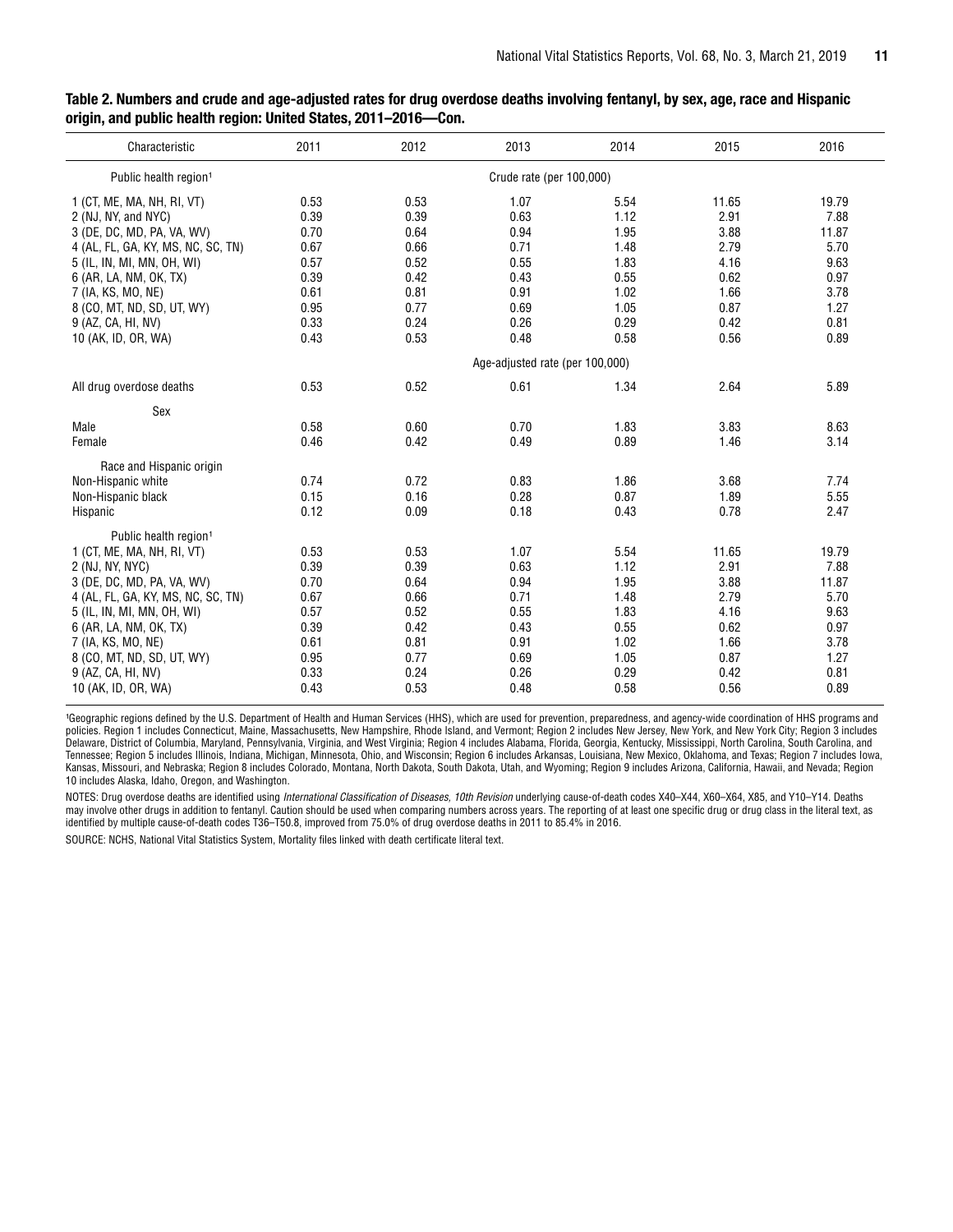|                                    | Trend 1   |                             | Trend 2   |                             |                                               |  |
|------------------------------------|-----------|-----------------------------|-----------|-----------------------------|-----------------------------------------------|--|
| Characteristic                     | Years     | Annual<br>percent<br>change | Years     | Annual<br>percent<br>change | 2011-2016<br>Average annual<br>percent change |  |
| All drug overdose deaths           | 2011-2013 | 8.5                         | 2013-2016 | $113.3*$                    | $62.7*$                                       |  |
| Sex                                |           |                             |           |                             |                                               |  |
| Male                               | 2011-2013 | 16.5                        | 2013-2016 | 125.6*                      | $73.2*$                                       |  |
| Female                             | 2011-2016 | 58.9*                       | $\cdots$  | $\cdots$                    | 58.9*                                         |  |
| Age group (years)                  |           |                             |           |                             |                                               |  |
| $15 - 24$                          | 2011-2016 | $93.9*$                     | $\cdots$  | $\cdots$                    | $93.9*$                                       |  |
| $25 - 34$                          | 2011-2016 | $100.0*$                    | $\cdot$   | $\cdots$                    | $100.0*$                                      |  |
| $35 - 44$                          | 2011-2013 | 6.7                         | 2013-2016 | $123.7*$                    | 66.4*                                         |  |
| $45 - 54$                          | 2011-2016 | $60.3*$                     | $\cdots$  | $\cdots$                    | $60.3*$                                       |  |
| $55 - 64$                          | 2011-2016 | $58.8*$                     | .         | $\cdots$                    | 58.8*                                         |  |
| 65 and over                        | 2011-2016 | $41.6*$                     | $\cdots$  | $\sim$ $\sim$               | $41.6*$                                       |  |
| Race and Hispanic origin           |           |                             |           |                             |                                               |  |
| Non-Hispanic white                 | 2011-2013 | 9.0                         | 2013-2016 | 108.8*                      | $61.0*$                                       |  |
| Non-Hispanic black                 | 2011-2016 | 140.6*                      | $\cdots$  | $\cdots$                    | 140.6*                                        |  |
| Hispanic                           | 2011-2016 | $118.3*$                    | $\cdots$  | $\cdots$                    | $118.3*$                                      |  |
| Public health region <sup>1</sup>  |           |                             |           |                             |                                               |  |
| 1 (CT, ME, MA, NH, RI, VT)         | 2011-2016 | $113.9*$                    | $\cdots$  | .                           | $113.9*$                                      |  |
| 2 (NJ, NY, NYC)                    | 2011-2016 | $110.9*$                    | $\cdots$  | $\cdots$                    | $110.9*$                                      |  |
| 3 (DE, DC, MD, PA, VA, WV)         | 2011-2016 | 103.6*                      | $\ddotsc$ | $\cdots$                    | $103.6*$                                      |  |
| 4 (AL, FL, GA, KY, MS, NC, SC, TN) | 2011-2013 | 4.5                         | 2013-2016 | 99.7*                       | $54.1*$                                       |  |
| 5 (IL, IN, MI, MN, OH, WI)         | 2011-2016 | $102.2*$                    | .         | $\cdots$                    | $102.2*$                                      |  |
| 6 (AR, LA, NM, OK, TX)             | 2011-2016 | $20.8*$                     | $\cdots$  | $\cdots$                    | $20.8*$                                       |  |
| 7 (IA, KS, MO, NE)                 | 2011-2016 | $47.8*$                     | $\cdots$  | $\cdots$                    | 47.8*                                         |  |
| 8 (CO, MT, ND, SD, UT, WY)         | 2011-2016 | 7.1                         | $\ddotsc$ | $\cdots$                    | 7.1                                           |  |
| 9 (AZ, CA, HI, NV)                 | 2011-2014 | $-5.0$                      | 2014-2016 | 75.5                        | 21.4                                          |  |
| 10 (AK, ID, OR, WA)                | 2011-2016 | $13.1*$                     | $\cdots$  | $\sim$                      | $13.1*$                                       |  |

#### <span id="page-11-0"></span>Table 3. Trends in age-adjusted rates for drug overdose deaths involving fentanyl, by sex, age, race and Hispanic origin, and public health region: United States, 2011–2016

\*Statistically significant increase at *p* value < 0.05. Trends in rates from 2011 through 2016 were evaluated using Joinpoint Regression Program (Version 4.6.0.0). … Category not applicable.

<sup>1</sup>Geographic regions defined by the U.S. Department of Health and Human Services (HHS), which are used for prevention, preparedness, and agency-wide coordination of HHS programs and policies. Region 1 includes Connecticut, Maine, Massachusetts, New Hampshire, Rhode Island, and Vermont; Region 2 includes New Jersey, New York, and New York City; Region 3 includes Delaware, District of Columbia, Maryland, Pennsylvania, Virginia, and West Virginia; Region 4 includes Alabama, Florida, Georgia, Kentucky, Mississippi, North Carolina, South Carolina, and Tennessee; Region 5 includes Illinois, Indiana, Michigan, Minnesota, Ohio, and Wisconsin; Region 6 includes Arkansas, Louisiana, New Mexico, Oklahoma, and Texas; Region 7 includes Iowa, Kansas, Missouri, and Nebraska; Region 8 includes Colorado, Montana, North Dakota, South Dakota, Utah, and Wyoming; Region 9 includes Arizona, California, Hawaii, and Nevada; Region 10 includes Alaska, Idaho, Oregon, and Washington.

NOTES: Drug overdose deaths are identified using *International Classification of Diseases, 10th Revision* underlying cause-of-death codes X40–X44, X60–X64, X85, and Y10–Y14. Deaths may involve other drugs in addition to fentanyl.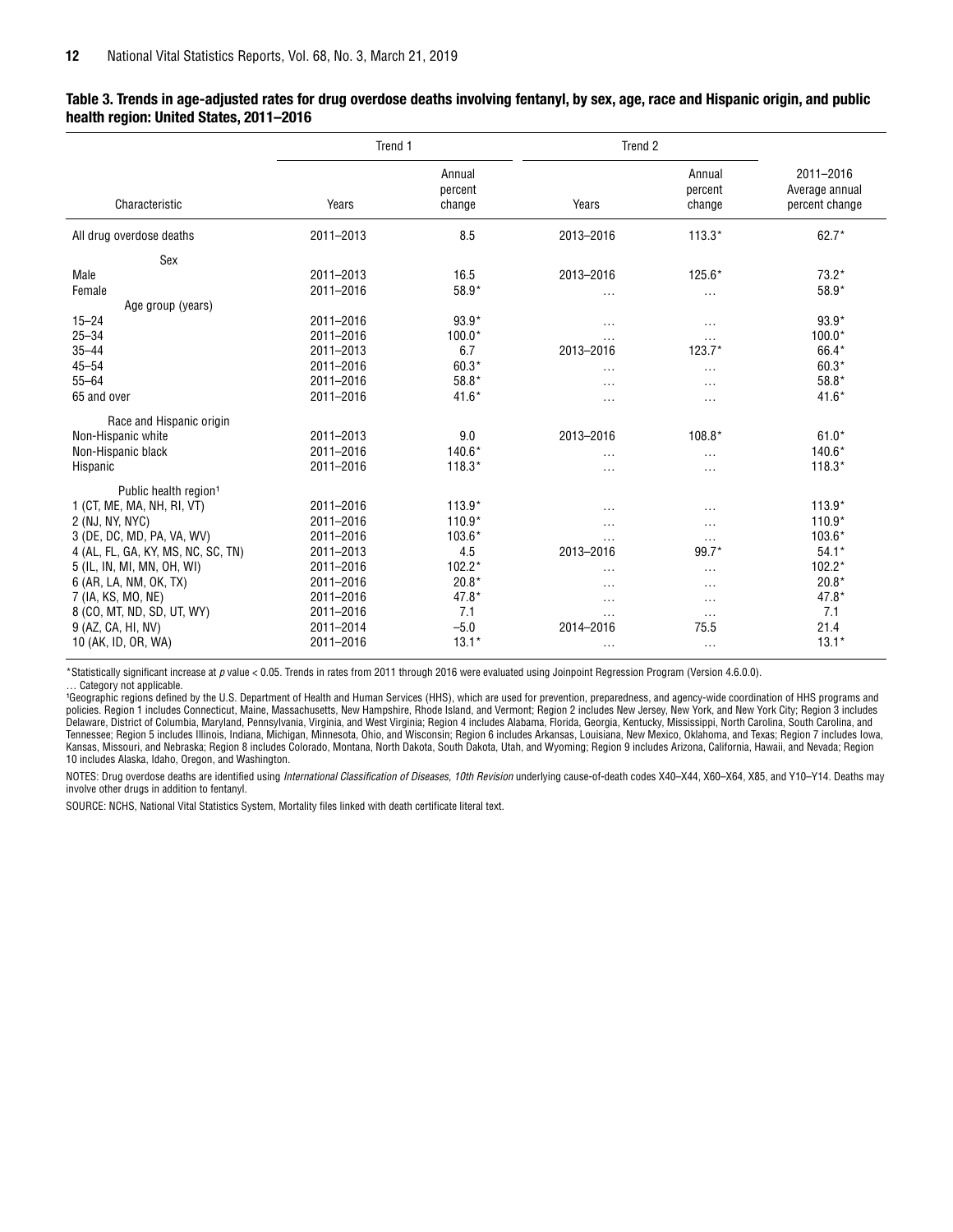## <span id="page-12-0"></span>**Technical Notes**

#### **Identification of fentanyl, fentanyl analogs, and misspellings on death certificate literal text fields**

This report defines "drug overdoses involving fentanyl" as a drug overdose death involving fentanyl itself, including prescription fentanyl and illicitly manufactured fentanyl, as well as any fentanyl metabolites, precursors, and analogs identified in the death certificate text.

A search list for fentanyl was developed using the Scientific Working Group for the Analysis of Seized Drugs, which includes structurally confirmed reference materials generated by the United States Drug Enforcement Administration's special testing and research laboratory, and any monographs authored by the Forensic Drug Review and the Center for Forensic Science Research & Education (25). This list, combined with fentanyl analogs found in the U.S. Food and Drug Administration's (FDA) Substance Registration System (26) as of August 2017, is listed below. This search list was used to conduct an initial search of possible fentanyl terms mentioned in the literal text on death records from 2010 through 2016 using SAS Contextual Analysis software (18). If the term was found, a second analysis was conducted to identify misspellings of the term. The National Center for Health Statistics and FDA's Drugs Mentioned with Involvement (DMI) methodology was updated to include the new terms identified.

Fentanyl analogs identified in the literature, reports, and other sources are listed below:

3-METHYLFENTANYL\*, 3-METHYLTHIOFENTANYL, 4-ANPP\*, 4-CLORO-ISOBUTYLFENTANYL\*, 4-FLUOROBUTYRYLFENTANYL\*, 4-FLUORO-ISOBUTYRYLFENTANYL\*, 4-MeO-BUTYRYLFENTANYL\*, ABSTRAL, FENTANIL\*, ACETYL-ALPHA-METHYLFENTANYL, ACETYLFENTANYL\*, ACRYLFENTANYL\*, ACRYLOYLFENTANYL\*, ACTIQ, ALFENTANIL\*, ALPHA-METHYLTHIOFENTANYL, BENTANYL, BETA-HYDROXY-3-METHYLFENTANYL, BETA-HYDROXYFENTANYL, BETA-HYDROXYTHIOFENTANYL\*, BUTYRYLFENTANYL\*, CARFENTANIL\*,

CROTONYLFENTANYL, CYCLOPROPYLFENTANYL, DESPROPIONYL-2-FLUOROFENTANYL, DESPROPIONYLFENTANYL\*, DURAGESIC\*, FENTANYL\*, FENTORA, (2- or 3-) FURANYLFENTANYL\*, IONSYS, ISOBUTYRYLFENTANYL\*, LAZANDA, LOFENTANIL, META-FLUOROFENTANYL, METHOXYACETYLFENTANYL\*, MIRFENTANYL, NORFENTANYL\*, N-PHENETHYL-4- PIPERIDONE (NPP)\*, OCFENTANIL, ONSOLIS, ORTHO-FLUOROFENTANYL\*, PARA-CHLOROFENTANYL,

PARA-CHLOROISOBUTYRFENTANYL, PARA-FLUOROBUTYRYL-FENTANYL\*, PARA-FLUOROFENTANYL\*, PARA-FLUOROISOBUTYRYLFENTANYL, PARA-METHODOXYBUTYRYLFENTANYL, REMIFENTANIL\*,

#### SUBLIMAZE, SUBSYS, SUFENTANIL\*, TETRAHYDROFURANYLFENTANYL, THIOFENTANYL, VALERYLFENTANYL\*

A comprehensive review for misspellings was conducted for terms with an asterisk because an exact pattern match of more than five records was found in the literal text fields for National Vital Statistics System—Mortality data for years 2010–2016.

The terms were grouped into broader fentanyl categories for reporting purposes. The term groupings are detailed in [Table I](#page-14-0) according to the DMI methodology.

#### **Methods for calculating and applying adjustment factor in trend analysis**

The reporting of at least one specific drug involved in drug overdose deaths improved from 75.0% in 2011 to 85.4% in 2016 (2,22). Trend estimates may be impacted by the improvement in reporting that occurred during the study period. To assess the possible impact of the improved reporting of specific drugs in the years leading up to 2016, an adjustment factor was applied to each rate (i.e., by year, sex, age, race and ethnicity, and public health region) to calculate an adjusted rate. Drug specificity was determined for each year of the study as the percentage of drug overdose deaths with at least one *International Classification of Diseases, 10th Revision* (ICD–10) multiple cause-of-death code in the range of T36–T50.8. Drug specificity was calculated for each demographic and geographic subgroup in years 2011– 2016 by taking the number of drug overdose deaths with codes T36–T50.8 divided by the number of drug overdose deaths in a given region and year [\(Table II\)](#page-16-0). For example, in 2011, there were 41,340 drug overdose deaths, and among these, 30,993 of the deaths had a multiple-cause code of T36–T50.8, thus resulting in 75.0% drug specificity among drug overdose deaths in 2011. The same calculation applies to those in specific subgroups; in 2011, there were 2,941 drug overdose deaths among Hispanic persons, and 2,300 drug overdose deaths had a multiple-cause code of T36–T50.8, resulting in 78.2% drug specificity.

 The adjustment factor [\(Table II\)](#page-16-0) was calculated using the following assumptions for each year and subgroup: 1) from 2011 through 2015, the percentage of deaths with one or more drugs specified was equal to the percentage in 2016, and 2) the proportion of deaths involving fentanyl was the same for deaths that identified one or more specific drugs as for deaths that did not identify a specific drug. For example in 2011, there were 41,340 drug overdose deaths; the drug specificity was 75.0%, and 1,663 deaths involved fentanyl for an age-adjusted rate (AAR) of 0.53 per 100,000 standard population. To adjust for improved reporting:

- 1. Calculate the difference in percentage reporting in 2016 compared with 2011 (i.e.,  $85.4\% - 75.0\% = 10.4\%$ ).
- 2. Multiply the difference in percentage reporting by the total number of drug overdose deaths in 2011  $(i.e., 10.4\% \cdot 41.340 = 4.299.36).$
- 3. Calculate the proportion of drug overdose deaths involving fentanyl among drug overdose deaths with one or more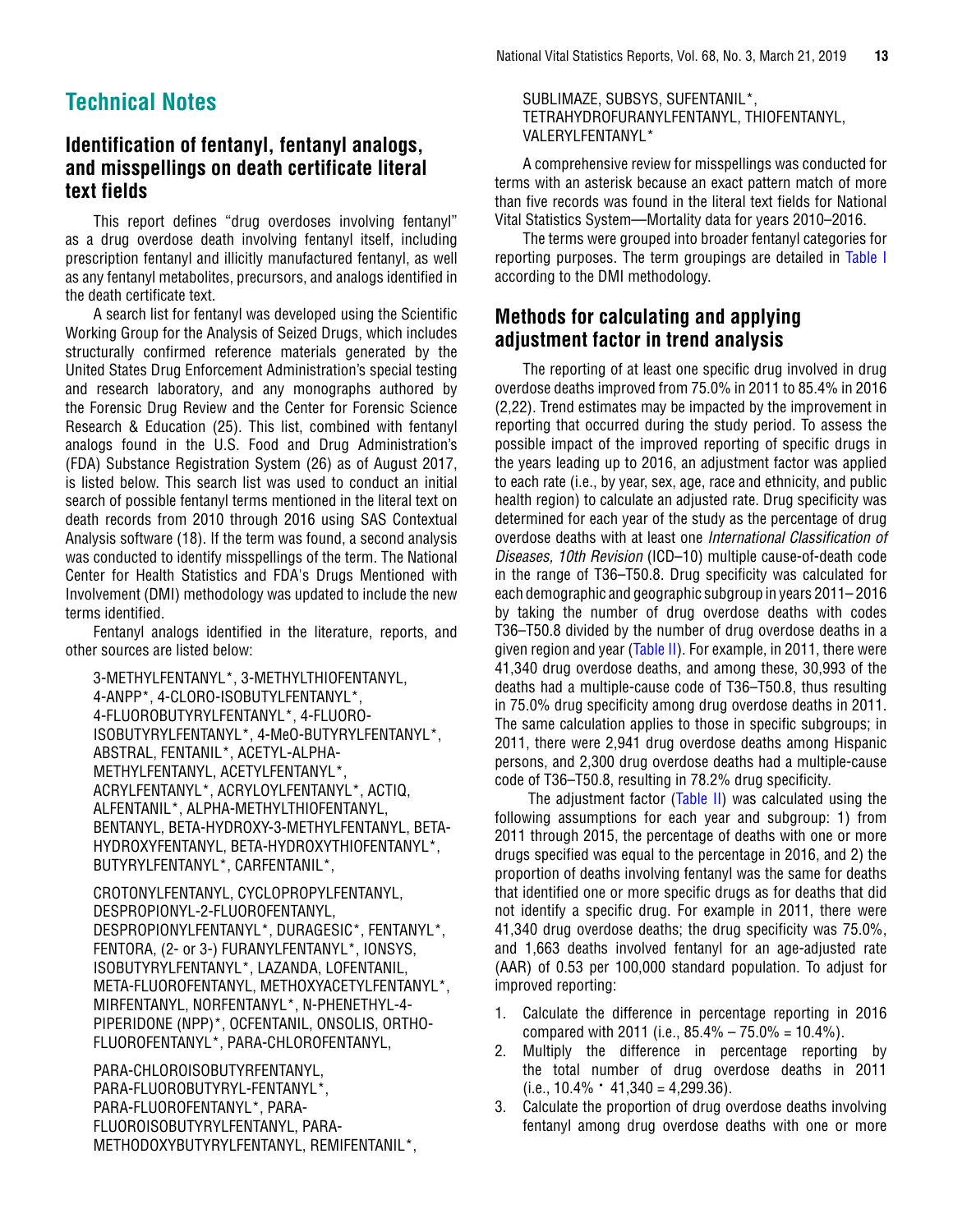drugs specified in 2011 (i.e., 1,663 / [75.0% ∙ 41,340] = 0.053636).

- 4. Multiply the results from step 2 by the results from step 3  $(i.e., 4,299.36 \cdot 0.053636 = 230.6).$
- 5. Calculate the adjustment factor by dividing the adjusted total drug overdose deaths involving fentanyl by the observed number of drug overdose deaths involving fentanyl  $(i.e., (1,663 + 230.6) / 1,663 = 1.14).$
- 6. Calculate the adjusted AAR by multiplying the 2011 adjustment factor by the 2011 AAR rate (i.e., 0.53 ∙ 1.14  $= 0.60$ ).

[Table III](#page-17-0) shows the observed and adjusted age-adjusted death rates for each year by demographic and geographic group. The observed rates and number of drug overdose deaths involving any particular drug in any particular year should be considered the minimum number, as there may be additional deaths in which the drug was involved but not specified on the death certificate literal text. Observed and adjusted age-adjusted death rates resulted in similar findings after application of the adjustment factor [\(Table III\)](#page-17-0).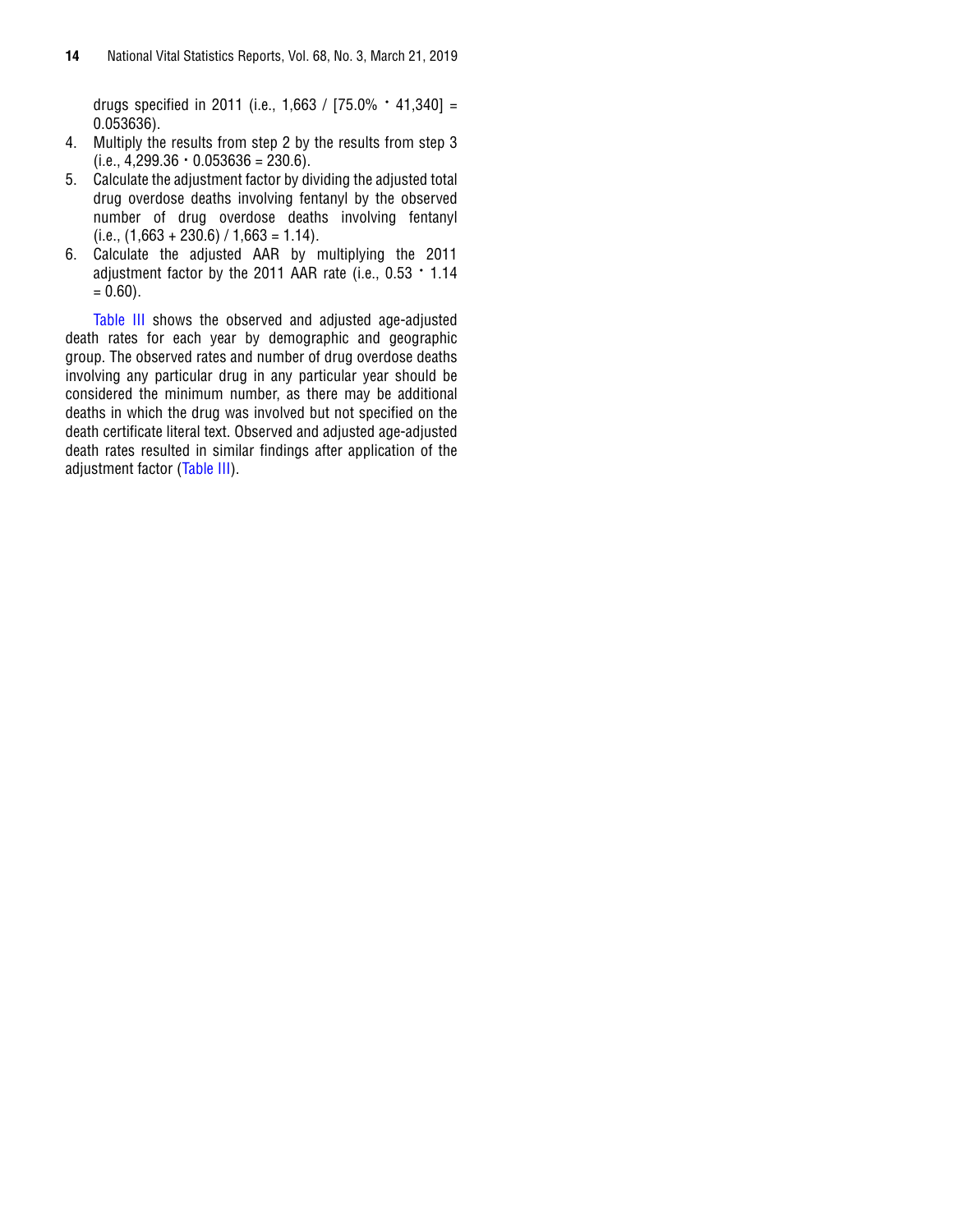#### <span id="page-14-0"></span>Table I. Fentanyl groupings, as detailed in the Drugs Mentioned with Involvement methodology identified from National Vital Statistics System—Mortality literal text, 2010–2016

| Principal variant <sup>1</sup> | Search terms                                                                                                                                                                                                                                                                                                                                                                                                                                                                                                                                                                                                                                                                                                                                                                                                                                                                                                                                                                                                                                                                                                                                                                                                                                                                                                        |
|--------------------------------|---------------------------------------------------------------------------------------------------------------------------------------------------------------------------------------------------------------------------------------------------------------------------------------------------------------------------------------------------------------------------------------------------------------------------------------------------------------------------------------------------------------------------------------------------------------------------------------------------------------------------------------------------------------------------------------------------------------------------------------------------------------------------------------------------------------------------------------------------------------------------------------------------------------------------------------------------------------------------------------------------------------------------------------------------------------------------------------------------------------------------------------------------------------------------------------------------------------------------------------------------------------------------------------------------------------------|
| <b>FENTANYL</b>                | ABSTRAL, ACETYL AND FENTANYL, ACTIQ, BENTANYL, DUEFENANYL, DURAGESIC, DURAHESIC,<br>DURGESIC, F ENTANYL, FANTANIL, FANTANYL, FEBTANYL, FEDNTANYL, FENANYL, FENATANYL,<br>FENATNYL, FENENYL, FENHANYL, FENNATYL, FENPANYL, FENRANYL, FENRTANYL, FENTAANYL,<br>FENTABYL, FENTAHYL, FENTALYL, FENTALYN, FENTAMYL, FENTANAL, FENTANAYL, FENTANIE, FENTANIL,<br>FENTANL, FENTANLY, FENTANOL, FENTANOLY, FENTANOYL, FENTANTL, FENTANTYL, FENTANUL,<br>FENTANY, FENTANYAL, FENTANYL, FENTANYL AND ACETYL, FENTANYLAMENDED, FENTANYLANALOG,<br>FENTANYLAND, FENTANYLC, FENTANYLE, FENTANYLINTOXICATION, FENTANYLTOXICITY, FENTANYTL,<br>FENTARIYL, FENTARY, FENTATNYL, FENTAYNL, FENTENYL, FENTINGL, FENTINYL, FENTNANYL, FENTNAYL,<br>FENTNYL, FENTONOL, FENTONYL, FENTORA, FENTYNAL, FENTYNOL, FENYANYL, FERTANY, FETAANYL,<br>FETANYL, FETNYL, FEUTANYL, FNTANYL, FONTANYL, FRNTANYL, INTOXICATIONFENTANYL, LAZANDA,<br>ONSOLIS, PARA FLUORO ISO BUTYRYL AND NONPRESCRIBED FENTANYL, PENTANYL, RENTANYL,<br>SENTANYL, SUBSYS, TENTANYL                                                                                                                                                                                                                                                                                   |
| .BETA.-HYDROXYTHIOFENTANYL     | B HYDROXYTHIOFENTANYL, BETA HYDROXYTHIOFENTANYL, BETAHYDROXYTHIOFENTANYL                                                                                                                                                                                                                                                                                                                                                                                                                                                                                                                                                                                                                                                                                                                                                                                                                                                                                                                                                                                                                                                                                                                                                                                                                                            |
| 3-METHYLFENTANYL               | METHY FENTANYL, METHYFENTANYL, METHYL FENTANYL, METHYLFENTANYL                                                                                                                                                                                                                                                                                                                                                                                                                                                                                                                                                                                                                                                                                                                                                                                                                                                                                                                                                                                                                                                                                                                                                                                                                                                      |
| 4-FLUOROBUTYRFENTANYL          | F BF, FENTANYL ANALOGUES FURANYL PARAFLUROBUTYRYL AND DESPROPIONYL, FIBF,<br>FLOROBUTYRYL FENTANYL, FLUOROBUTYLFENTANYL, FLUOROBUTYRFENTANYL, FLUOROBUTYRYL<br>FENTANYL, P FLUOROBUTYRYL FENTANYL, P FLUOROBUTYRYL FETANYL, PARA FLUOROBUTRYL<br>FENTANYL, PARA FLUOROBUTYRL FENTANYL, PARA FLUOROBUTYRYL FENTANYL, PARA<br>FLUOROBUTYRYL FIBF, PARA FLUOROBUTYRYL PARA FLUOROISOBUTYRYL FENTANYL, PARA<br>FLUOROBUTYRYL TENTANY, PARA FLUOROBUTYRYLFENTANYL, PARA FLUOROBUTYRYRL PARA<br>FLUOROISOBUTYRYL FENTANYL, PARA FLUROBUTYRYL F, PARA FLUROBUTYRYL FENTANYL,<br>PARAFLUOROBUTRYL FENTANYL, PARAFLUOROBUTYRL FENTANYL, PARAFLUOROBUTYRYL FENTANYL                                                                                                                                                                                                                                                                                                                                                                                                                                                                                                                                                                                                                                                           |
| 4-FLUOROISOBUTYRYLFENTANYL     | DESPROPIONYL AND FLUORISOBUTYRYL FENTANYL, FLOUROISOBUTYRYL FENTANYL,<br>FLUORISOBUTYRLFENTANYL, FLUORISOBUTYRYLFENTANYL, FLUORO ISOBUTYRYL FENTANYL,<br>FLUOROISOBUTRYRLFENTANYL, FLUOROISOBUTYRFENTANYL, FLUOROISOBUTYRL FENTANYL,<br>FLUOROISOBUTYRYL FENTANYL, FLUOROISOBUTYRYLFENTANYL, FLURISOBUTYRYLFENTANYL,<br>FLUROISOBUTYRYL FENTANYL, FLUROISOBUTYRYLFENTANYL, P FLUORO ISOBUTYRYL FENTANYL,<br>P FLUOROISOBUTYRL FENTANYL, P FLUROISOBUTYRYL FENTANYL, PARA FLOURO ISOBUTYRYL<br>FENTANYL, PARA FLUORO ISO BUTYRL FENTANYL, PARA FLUORO ISO BUTYRYL AND NONPRESCRIBED<br>FENTANYL, PARA FLUORO ISO BUTYRYL FENTANYL, PARA FLUORO ISOBUTYL FENTANYL, PARA<br>FLUORO ISOBUTYRL FENTANYL, PARA FLUORO ISOBUTYRYL FENTANYL, PARA FLUORO ISOBUTYRYL<br>FENTNAYL, PARA FLUOROBUTYRYL PARA FLUOROISOBUTYRYL FENTANYL, PARA FLUOROBUTYRYRL<br>PARA FLUOROISOBUTYRYL FENTANYL, PARA FLUOROISOBTYRYLFENTANYL, PARA FLUOROISOBUTRYL<br>FENTANYL, PARA FLUOROISOBUTYRLFENTANYL, PARA FLUOROISOBUTYRYIFENTANYL, PARA<br>FLUOROISOBUTYRYL FENTANYL, PARA FLUOROISOBUTYRYLFENTANYL, PARA FLURO ISO<br>BUTYRL FENTANYL, PARAFLUORO ISO BUTYRYL FENTANYL, PARAFLUORO ISP BUTYRYL<br>FENTANYL, PARAFLUOROISOBUTURYLFENTANYL, PARAFLUOROISOBUTYRYL FENTANYL,<br>PARAFLUOROISOBUTYRYLFENTANYL, PARAFLUROISOBUTYRYLFENTANYL |
| 4-METHOXYBUTYRFENTANYL         | METHOXY BUTYRYL FENTANYL                                                                                                                                                                                                                                                                                                                                                                                                                                                                                                                                                                                                                                                                                                                                                                                                                                                                                                                                                                                                                                                                                                                                                                                                                                                                                            |
| <b>ACETYLFENTANYL</b>          | AACETYL FENTANYL, ACETANYL FENTANYL, ACETLY FENTANYL, ACETLYFENTANYL, ACETY FENTANYL,<br>ACETYFENTANYL, ACETYFENTANYL N PHENETHYL PIPERIDYL ACETANILIDE, ACETYL AND FENTANYL<br>ACETYL FENTANTYL, ACETYL FENTANYAL, ACETYL FENTANYL, ACETYL FENTANYL N PHENETHYL PIPER<br>IDYL ACETANILIDE. ACETYL FENTANYL N PHENETHYL PIPERIDYL ACETANILIDE. ACETYL FENTANYL<br>PHENETHYL PIPERIDYL ACETANILLDE, ACETYL FENTANYLC, ACETYL FENTANYTL, ACETYL FENTENYL,<br>ACETYL FURANYL FENTANYL, ACETYLE FENTANYL, ACETYLEFENTANYL, ACETYLFENTAL, ACETYLFENTAL<br>PHENETHYL PIPERIDYL ACETANILIDE, ACETYLFENTANLY, ACETYLFENTANYL, ACETYLFENTANYL N<br>PHENETHYL PIPERIDYL ACETANILIDE, ACETYLFENTNYL, ACETYLFETANYL, ACETYLFONTANYL N<br>PHENETHYL PIPERIDYL ACE, ACTEYL FENTANYL, FENTANYL AND ACETYL, N PHENETHY PIPER IDYL<br>ACETANILIDE, N PHENETHY PIPERIDY ACETANILIDE, N PHENETHYL PIPER IDYL ACETANILIDE, N<br>PHENETHYL PIPERDYL ACETANILIDE, N PHENETHYL PIPERIDYL ACETANILIDE, PHENETHYL PIPERIDYL<br>ACETANILIDE, TYL FENTANYL N PHENETHYL PIPERIDYL ACETANILIDE                                                                                                                                                                                                                                                   |
| ACRYLFENTANYL                  | ACRYIFENTANYL, ACRYL FENTANYL, ACRYLFENTANYL                                                                                                                                                                                                                                                                                                                                                                                                                                                                                                                                                                                                                                                                                                                                                                                                                                                                                                                                                                                                                                                                                                                                                                                                                                                                        |
| ALFENTANIL                     | ALFENTANIL                                                                                                                                                                                                                                                                                                                                                                                                                                                                                                                                                                                                                                                                                                                                                                                                                                                                                                                                                                                                                                                                                                                                                                                                                                                                                                          |
| BUTYRFENTANYL                  | BUTRYL FENTANYL, BUTYL FENTANYL, BUTYR FENTANYL, BUTYRFENTANYL, BUTYRYL FENTANYL,<br>BUTYRYLFENTANUL, BUTYRYLFENTANYL                                                                                                                                                                                                                                                                                                                                                                                                                                                                                                                                                                                                                                                                                                                                                                                                                                                                                                                                                                                                                                                                                                                                                                                               |
| CARFENTANIL                    | CARENTANIL, CARENTANYL, CARFENTAIL, CARFENTANI, CARFENTANIL, CARFENTANILI,<br>CARFENTANILTOXICITY, CARFENTANTANIL, CARFENTANYL, CARFENTENIL, CARFENTIL, CARFENTINAL,<br>CARFENTINIL, CARRENTANIL, CARTENTANIL                                                                                                                                                                                                                                                                                                                                                                                                                                                                                                                                                                                                                                                                                                                                                                                                                                                                                                                                                                                                                                                                                                       |
| DEPROPIONYL FLUOROFENTANYL     | DESPROPIONYL FLUOROFENTANYL                                                                                                                                                                                                                                                                                                                                                                                                                                                                                                                                                                                                                                                                                                                                                                                                                                                                                                                                                                                                                                                                                                                                                                                                                                                                                         |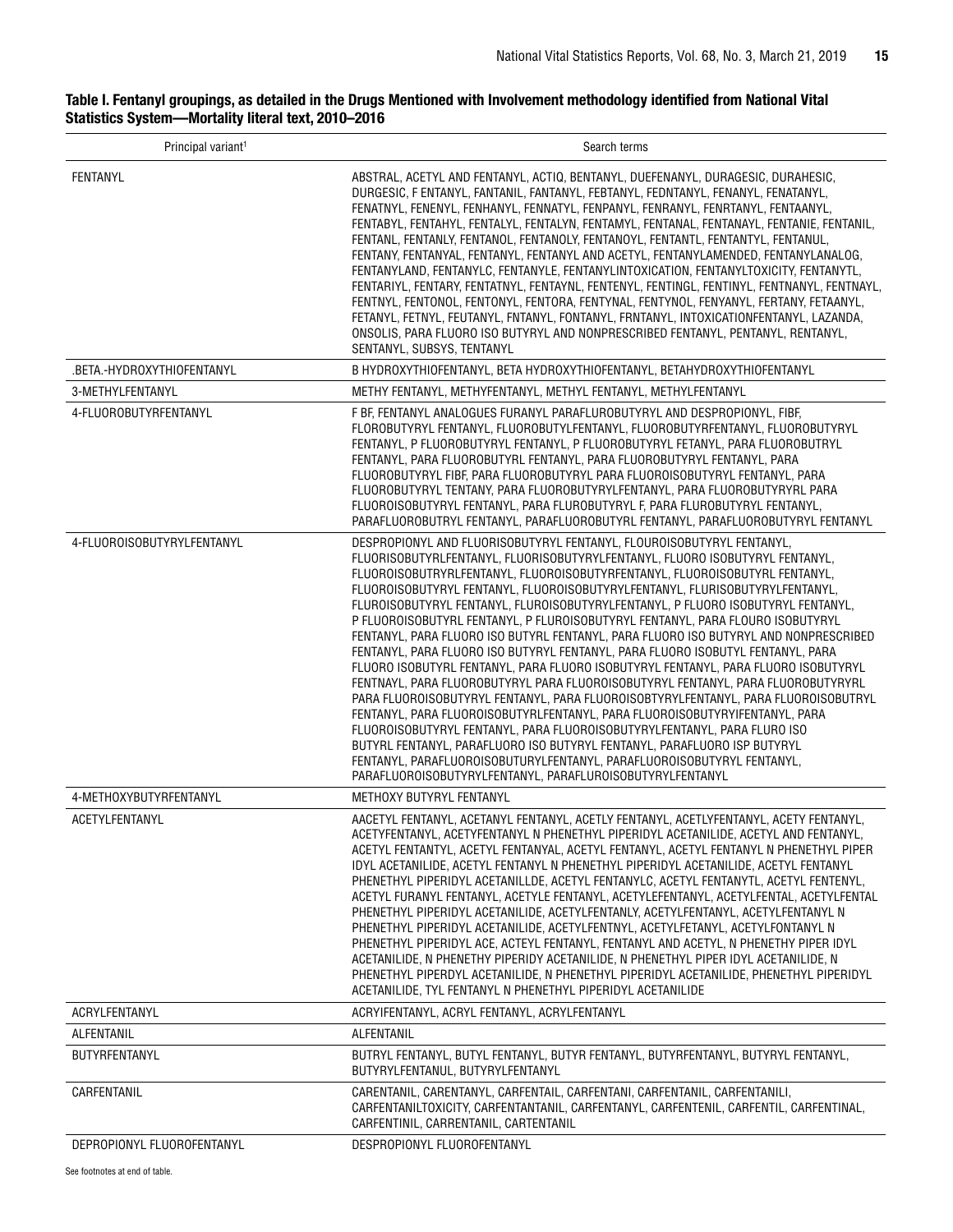#### Table I. Fentanyl groupings, as detailed in the Drugs Mentioned with Involvement methodology identified from National Vital Statistics System—Mortality literal text, 2010–2016—Con.

| Principal variant <sup>1</sup>           | Search terms                                                                                                                                                                                                                                                                                                                                                                                                                                                                                                                                                                                                                                                                                                                                                                                               |
|------------------------------------------|------------------------------------------------------------------------------------------------------------------------------------------------------------------------------------------------------------------------------------------------------------------------------------------------------------------------------------------------------------------------------------------------------------------------------------------------------------------------------------------------------------------------------------------------------------------------------------------------------------------------------------------------------------------------------------------------------------------------------------------------------------------------------------------------------------|
| <b>DEPROPIONYLFENTANYL</b>               | ANILINE N PHENYTHYLPIPERIDINE. ANILINO N PHENETHYIPIPERIDINE. ANILINO N PHENETHYL<br>PIPERIDINE, ANILINO N PHENETHYLPIPENDINE, ANILINO N PHENETHYLPIPERDINE, ANILINO<br>N PHENETHYLPIPERIDINE, ANILINO PHENETHYPIPERIDINE, ANILIO N PHENETHYLPIPERIDINE,<br>ANILO N PHENETHYLPIPERIDINE, ANPP. DEPROPIONLFENTANYL, DEPROPIONYL FENTANYL.<br>DEPROPIONYLFENTANYL, DESOROPIONYL FENTANYL, DESPROPIONY FENTANYL,<br>DESPROPIONYFENTANYL, DESPROPIONYL AND FLUORISOBUTYRYL FENTANYL, DESPROPIONYL ANILIO<br>N PHENETHYLPIPERIDINE, DESPROPIONYL FENTANYL, DESPROPIONYLFENTANYL, DESPROPIOYL<br>FENTANYL. DESPROPLONYL FENTNYL. DESPROPRIONYL FENTANYL. DESPROPRIONYLFENTANYL.<br>FENTANYL ANALOGUES FURANYL PARAFLUROBUTYRYL AND DESPROPIONYL, N PHENETHYL<br>PIPERIDINE, N PHENYL PHENYLETHYL PIPERIDIN AMINE |
| FURANYLFENTANYL+                         | ACETYL FURANYL FENTANYL, DURANYLFENTANYL, FENTANYL ANALOGUES FURANYL<br>PARAFLUROBUTYRYL AND DESPROPIONYL, FERANYL FENTANYL, FUNANYL FENTANYL,<br>FURANULFENTANYL, FURANY FENTANUL, FURANY FENTANYL, FURANYFENTANYL, FURANYIFENTANYL,<br>FURANYL FENTANYL, FURANYLFANTANYL, FURANYLFENTANTL, FURANYLFENTANYL,<br>FURANYLFENTANYLM, FURANYLTENTANYAL, FURANYLTENTANYL, FURAYLFENTANY, FURAYLFENTANYL,<br>FURFANYLFENTANYL, FURNYL FENTAYL, FURTANYL FENTANYL, FURYL FENTANYL, TURANYL FENTANYL                                                                                                                                                                                                                                                                                                              |
| <b>ISOBUTYRFENTANYL</b>                  | <b>ISOBUTYRYLFENTANYL</b>                                                                                                                                                                                                                                                                                                                                                                                                                                                                                                                                                                                                                                                                                                                                                                                  |
| METHOXYACETYLFENTANYL                    | METHOXYACETYL FENTANYL                                                                                                                                                                                                                                                                                                                                                                                                                                                                                                                                                                                                                                                                                                                                                                                     |
| METHYLFENTANYL+                          | CIS METHYLFENTANYL                                                                                                                                                                                                                                                                                                                                                                                                                                                                                                                                                                                                                                                                                                                                                                                         |
| NORALFENTANIL                            | NORALFENTANIL                                                                                                                                                                                                                                                                                                                                                                                                                                                                                                                                                                                                                                                                                                                                                                                              |
| <b>NORFENTANYL</b>                       | NORENTANYL, NORFENTANLY, NORFENTANYL, NORFETANYL, NORPHENTANYL                                                                                                                                                                                                                                                                                                                                                                                                                                                                                                                                                                                                                                                                                                                                             |
| ORTHO-FLUOROFENTANYL                     | ORTHO FLUOROFENTANYL                                                                                                                                                                                                                                                                                                                                                                                                                                                                                                                                                                                                                                                                                                                                                                                       |
| P-FLUOROFENTANYL                         | FLUORA FENTANYL, FLUOROFENTANYL, FLURODENTANYL, FLUROFENTANYL, FLUROROFENTANYL, PARA<br>FLUROFENTANYL, PARAFLOUROFENTANYL, PARAFLUORO FENTANYL                                                                                                                                                                                                                                                                                                                                                                                                                                                                                                                                                                                                                                                             |
| REMIFENTANIL                             | REMIFENTANIL, REMIFENTANYL                                                                                                                                                                                                                                                                                                                                                                                                                                                                                                                                                                                                                                                                                                                                                                                 |
| <b>SUFENTANIL</b>                        | <b>SUFENTANIL</b>                                                                                                                                                                                                                                                                                                                                                                                                                                                                                                                                                                                                                                                                                                                                                                                          |
| AMBIGUOUS (FENTANYL or TEGAFUR)          | FENTALY, FENTAYL, FENTYAL, FENTYL                                                                                                                                                                                                                                                                                                                                                                                                                                                                                                                                                                                                                                                                                                                                                                          |
| AMBIGUOUS (NORALFENTANIL or NORFENTANYL) | <b>NOAFENTANYL</b>                                                                                                                                                                                                                                                                                                                                                                                                                                                                                                                                                                                                                                                                                                                                                                                         |

1 The overarching label assigned to a drug, a drug class, or exposure not otherwise specified in the Drugs Mentioned with Involvement methodology. For example, terms such as "COCAIEN," "COCAINE CRACK," "COCAINE HYDROCHLORIDE," and "COCAINETOXICITY" are all mapped to the principal variant "COCAINE." In the case of drug overdose deaths involving fentanyl, all of the principal variants in this table were used to calculate the numbers and rates presented in this report.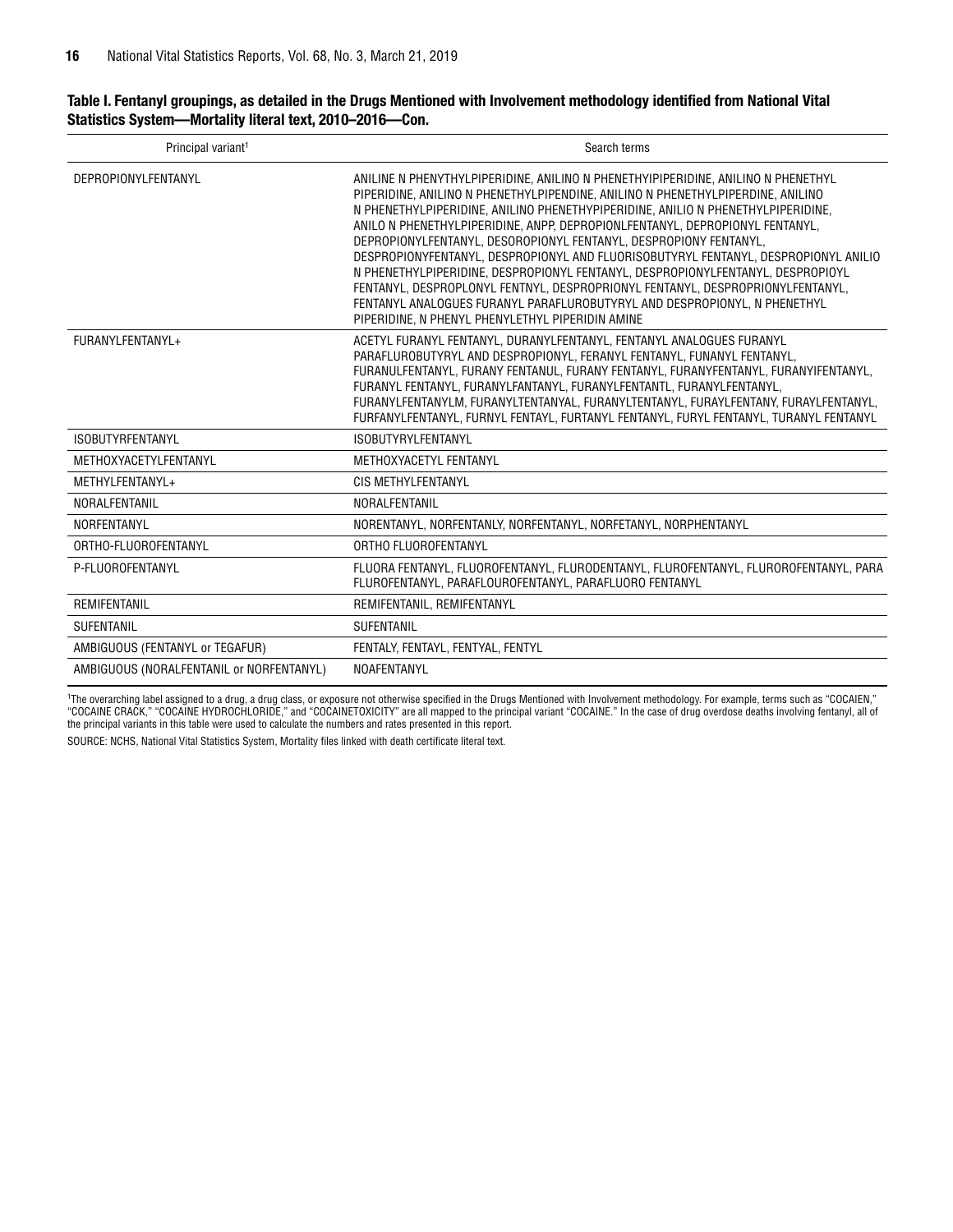<span id="page-16-0"></span>

| Table II. Percent of drug overdose deaths with drugs specified, by sex, age, race and Hispanic origin, and public health region: United States, 2011–2016 |  |
|-----------------------------------------------------------------------------------------------------------------------------------------------------------|--|
|-----------------------------------------------------------------------------------------------------------------------------------------------------------|--|

|                                    |      |      |      | Percent |      | Adjustment factor |      |      |      |      |      |      |
|------------------------------------|------|------|------|---------|------|-------------------|------|------|------|------|------|------|
| Characteristic                     | 2011 | 2012 | 2013 | 2014    | 2015 | 2016              | 2011 | 2012 | 2013 | 2014 | 2015 | 2016 |
| All drug overdose deaths           | 75.0 | 76.0 | 77.9 | 80.7    | 83.1 | 85.4              | 1.14 | 1.12 | 1.10 | 1.06 | 1.03 | 1.00 |
| Sex                                |      |      |      |         |      |                   |      |      |      |      |      |      |
| Male                               | 84.5 | 86.2 | 88.1 | 90.4    | 91.8 | 93.4              | 1.12 | 1.11 | 1.08 | 1.04 | 1.02 | 1.00 |
| Female                             | 77.5 | 78.4 | 79.8 | 82.5    | 86.1 | 88.5              | 1.16 | 1.15 | 1.12 | 1.08 | 1.03 | 1.00 |
| Age group (years)                  |      |      |      |         |      |                   |      |      |      |      |      |      |
| $15 - 24$                          | 77.9 | 78.7 | 81.9 | 83.2    | 84.8 | 87.2              | 1.12 | 1.11 | 1.06 | 1.05 | 1.03 | 1.00 |
| $25 - 34$                          | 75.1 | 76.4 | 79.2 | 82.0    | 84.1 | 86.0              | 1.15 | 1.12 | 1.09 | 1.05 | 1.02 | 1.00 |
| $35 - 44$                          | 73.8 | 75.4 | 76.5 | 80.2    | 82.8 | 85.5              | 1.16 | 1.13 | 1.12 | 1.07 | 1.03 | 1.00 |
| $45 - 54$                          | 74.2 | 74.8 | 77.0 | 79.7    | 81.7 | 84.8              | 1.14 | 1.13 | 1.10 | 1.06 | 1.04 | 1.00 |
| $55 - 64$                          | 74.4 | 75.7 | 77.0 | 79.3    | 82.5 | 84.8              | 1.14 | 1.12 | 1.10 | 1.07 | 1.03 | 1.00 |
| 65 and over                        | 79.8 | 79.2 | 80.0 | 81.7    | 84.7 | 84.9              | 1.06 | 1.07 | 1.06 | 1.04 | 1.00 | 1.00 |
| Race and Hispanic origin           |      |      |      |         |      |                   |      |      |      |      |      |      |
| Non-Hispanic white                 | 73.9 | 74.7 | 76.5 | 79.8    | 82.4 | 84.6              | 1.13 | 1.10 | 1.06 | 1.04 | 1.03 | 1.00 |
| Non-Hispanic black                 | 80.7 | 82.6 | 84.5 | 83.8    | 85.6 | 88.4              | 1.14 | 1.13 | 1.10 | 1.06 | 1.03 | 1.00 |
| Hispanic                           | 78.2 | 80.4 | 83.1 | 84.7    | 85.3 | 88.1              | 1.09 | 1.07 | 1.05 | 1.05 | 1.03 | 1.00 |
| Public health region <sup>1</sup>  |      |      |      |         |      |                   |      |      |      |      |      |      |
| 1 (CT, ME, MA, NH, RI, VT)         | 90.6 | 89.0 | 97.4 | 98.9    | 98.8 | 98.9              | 1.09 | 1.11 | 1.01 | 1.00 | 1.00 | 1.00 |
| 2 (NJ, NY, NYC)                    | 82.5 | 83.5 | 85.2 | 86.7    | 86.8 | 90.2              | 1.09 | 1.08 | 1.06 | 1.04 | 1.04 | 1.00 |
| 3 (DE, DC, MD, PA, VA, WV)         | 70.8 | 71.2 | 74.1 | 74.3    | 73.6 | 76.0              | 1.07 | 1.07 | 1.03 | 1.02 | 1.03 | 1.00 |
| 4 (AL, FL, GA, KY, MS, NC, SC, TN) | 70.4 | 71.7 | 72.4 | 78.4    | 82.0 | 83.8              | 1.19 | 1.17 | 1.16 | 1.07 | 1.02 | 1.00 |
| 5 (IL, IN, MI, MN, OH, WI)         | 73.5 | 74.9 | 76.9 | 79.9    | 83.9 | 89.3              | 1.21 | 1.19 | 1.16 | 1.12 | 1.06 | 1.00 |
| 6 (AR, LA, NM, OK, TX)             | 69.9 | 74.8 | 76.0 | 76.9    | 79.9 | 81.8              | 1.17 | 1.09 | 1.08 | 1.06 | 1.02 | 1.00 |
| 7 (IA, KS, MO, NE)                 | 78.2 | 78.4 | 77.9 | 81.5    | 83.3 | 84.7              | 1.08 | 1.08 | 1.09 | 1.04 | 1.02 | 1.00 |
| 8 (CO, MT, ND, SD, UT, WY)         | 78.0 | 78.1 | 82.5 | 85.4    | 84.9 | 85.3              | 1.09 | 1.09 | 1.03 | 1.00 | 1.00 | 1.00 |
| 9 (AZ, CA, HI, NV)                 | 75.8 | 74.3 | 75.3 | 77.7    | 81.2 | 83.2              | 1.10 | 1.12 | 1.11 | 1.07 | 1.02 | 1.00 |
| 10 (AK, ID, OR, WA)                | 89.8 | 90.3 | 90.0 | 91.0    | 92.1 | 92.1              | 1.03 | 1.02 | 1.02 | 1.01 | 1.00 | 1.00 |

'Geographic regions defined by the U.S. Department of Health and Human Services (HHS), which are used for prevention, preparedness, and agency-wide coordination of HHS programs and policies. Region 1 includes Connecticut, Massachusetts, New Hampshire, Rhode Island, and Vermont; Region 2 includes New Jersey, New York, and New York City; Region 3 includes Delaware, District of Columbia, Maryland, Pennsylvania, Virginia, and West Virginia; Reg Alabama, Florida, Georgia, Kentucky, Mississippi, North Carolina, South Carolina, and Tennessee; Region 5 includes Illinois, Indiana, Michigan, Minnesota, Ohio, and Wisconsin; Region 6 includes Arkansas, Louisiana, New Mex Texas; Region 7 includes Iowa, Kansas, Missouri, and Nebraska; Region 8 includes Colorado, Montana, North Dakota, South Dakota, Utah, and Wyoming; Region 9 includes Arizona, California, Hawaii, and Nevada; and Region 10 in Idaho, Oregon, and Washington.

NOTE: Drug specificity is calculated by taking the number of drug overdose deaths (International Classification of Diseases, 10th Revision [ICD-10] underlying cause-of-death codes X40-X44, X60-X64, X85, and Y10-Y14) with I cause-of-death codes T30–T50.8, divided by the number of drug overdose deaths in a given region and year.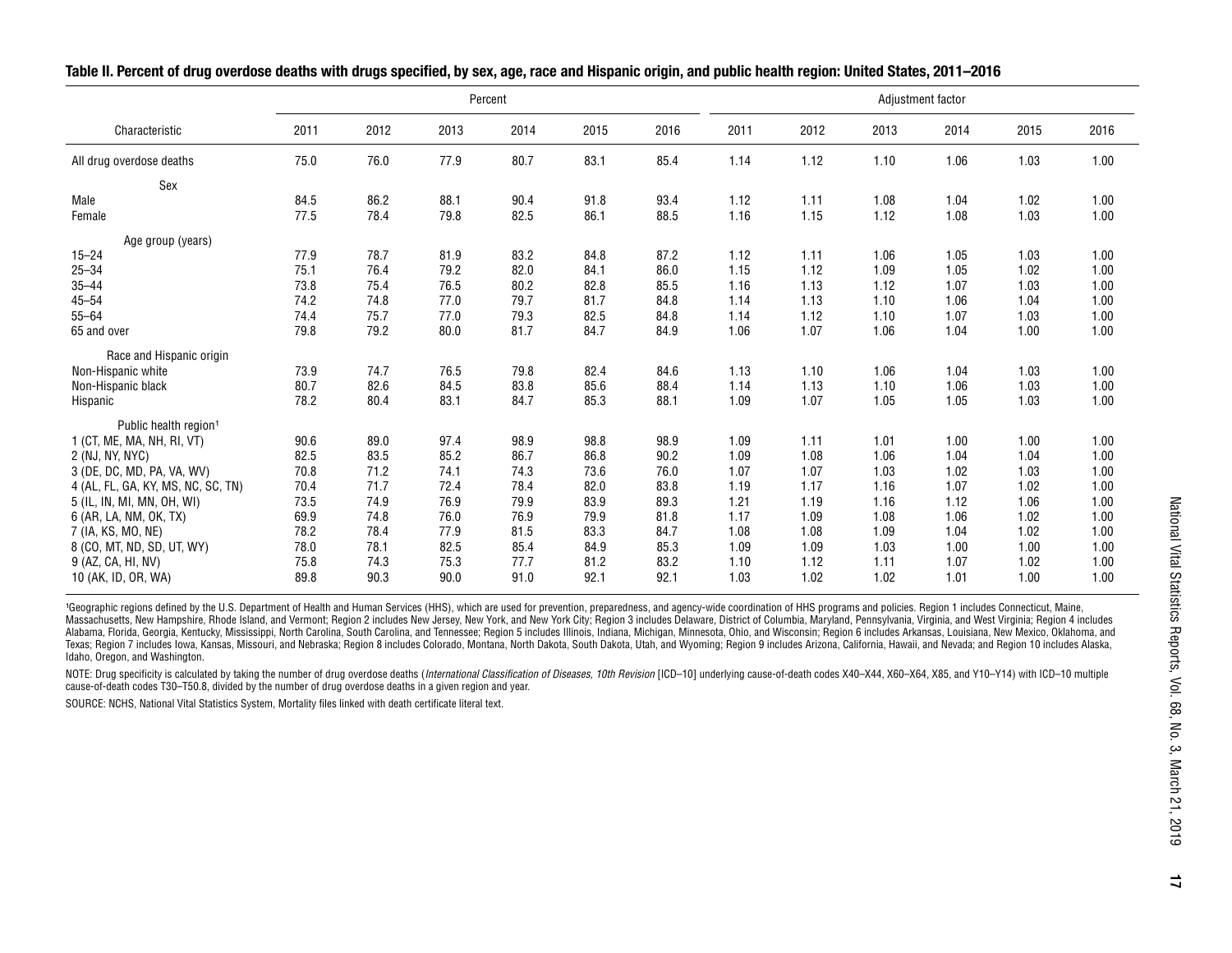<span id="page-17-0"></span>

|                                    |      |      |      | Observed death rate |       |       | Number of                                    | Adjusted death rate |      |      |      |       |       | Number of                                    |
|------------------------------------|------|------|------|---------------------|-------|-------|----------------------------------------------|---------------------|------|------|------|-------|-------|----------------------------------------------|
| Characteristic                     | 2011 | 2012 | 2013 | 2014                | 2015  | 2016  | joinpoints in<br>final model<br>(time point) | 2011                | 2012 | 2013 | 2014 | 2015  | 2016  | joinpoints in<br>final model<br>(time point) |
| All drug overdose deaths           | 0.53 | 0.52 | 0.61 | 1.34                | 2.64  | 5.89  | $1(2013)^{*}$                                | 0.60                | 0.59 | 0.67 | 1.42 | 2.71  | 5.89  | $1(2013)^{*}$                                |
| Sex                                |      |      |      |                     |       |       |                                              |                     |      |      |      |       |       |                                              |
| Male                               | 0.58 | 0.60 | 0.70 | 1.83                | 3.83  | 8.63  | $1(2013)^{*}$                                | 0.65                | 0.66 | 0.75 | 1.91 | 3.92  | 8.63  | $1(2013)^{*}$                                |
| Female                             | 0.46 | 0.42 | 0.49 | 0.89                | 1.46  | 3.14  | $ (*)$                                       | 0.53                | 0.49 | 0.54 | 0.96 | 1.51  | 3.14  | $-$ (*)                                      |
| Age group (years)                  |      |      |      |                     |       |       |                                              |                     |      |      |      |       |       |                                              |
| $15 - 24$                          | 0.29 | 0.25 | 0.36 | 1.03                | 2.11  | 4.42  | $ (*)$                                       | 0.33                | 0.28 | 0.39 | 1.08 | 2.17  | 4.42  | $-$ (*)                                      |
| $25 - 34$                          | 0.78 | 0.78 | 0.97 | 2.81                | 6.10  | 13.38 | $-$ (*)                                      | 0.89                | 0.88 | 1.05 | 2.95 | 6.23  | 13.38 | $-$ (*)                                      |
| $35 - 44$                          | 0.93 | 0.86 | 0.99 | 2.45                | 4.90  | 11.40 | 1(2013)                                      | 1.08                | 0.98 | 1.10 | 2.61 | 5.06  | 11.40 | $1(2013)^{*}$                                |
| $45 - 54$                          | 1.13 | 1.12 | 1.26 | 2.23                | 3.72  | 8.25  | $-$ (*)                                      | 1.29                | 1.28 | 1.39 | 2.38 | 3.86  | 8.25  | $-$ (*)                                      |
| $55 - 64$                          | 0.69 | 0.68 | 0.83 | 1.22                | 2.19  | 4.78  | $ (*)$                                       | 0.79                | 0.76 | 0.91 | 1.30 | 2.25  | 4.78  | $-$ (*)                                      |
| 65 and over                        | 0.13 | 0.14 | 0.15 | 0.20                | 0.28  | 0.61  | $-$ (*)                                      | 0.14                | 0.15 | 0.16 | 0.20 | 0.28  | 0.61  | $-$ (*)                                      |
| Race and Hispanic origin           |      |      |      |                     |       |       |                                              |                     |      |      |      |       |       |                                              |
| Non-Hispanic white                 | 0.74 | 0.72 | 0.83 | 1.86                | 3.68  | 7.74  | $1(2013)^{*}$                                | 0.85                | 0.81 | 0.92 | 1.97 | 3.78  | 7.74  | $1(2013)^{*}$                                |
| Non-Hispanic black                 | 0.15 | 0.16 | 0.28 | 0.87                | 1.89  | 5.55  | $ (*)$                                       | 0.17                | 0.17 | 0.29 | 0.92 | 1.95  | 5.55  | $-$ (*)                                      |
| Hispanic                           | 0.12 | 0.09 | 0.18 | 0.43                | 0.78  | 2.47  | $ (*)$                                       | 0.13                | 0.10 | 0.19 | 0.44 | 0.80  | 2.47  | $-$ (*)                                      |
| Public health region <sup>1</sup>  |      |      |      |                     |       |       |                                              |                     |      |      |      |       |       |                                              |
| 1 (CT, ME, MA, NH, RI, VT)         | 0.53 | 0.53 | 1.07 | 5.54                | 11.65 | 19.79 | $ (*)$                                       | 0.58                | 0.58 | 1.09 | 5.53 | 11.66 | 19.79 | $-$ (*)                                      |
| 2 (NJ, NY, NYC)                    | 0.39 | 0.39 | 0.63 | 1.12                | 2.91  | 7.88  | $ (*)$                                       | 0.43                | 0.42 | 0.67 | 1.16 | 3.02  | 7.88  | $-$ (*)                                      |
| 3 (DE, DC, MD, PA, VA, WV)         | 0.70 | 0.64 | 0.94 | 1.95                | 3.88  | 11.87 | $ (*)$                                       | 0.76                | 0.68 | 0.96 | 1.99 | 4.00  | 11.87 | $-$ (*)                                      |
| 4 (AL, FL, GA, KY, MS, NC, SC, TN) | 0.67 | 0.66 | 0.71 | 1.48                | 2.79  | 5.70  | 1(2013)                                      | 0.79                | 0.77 | 0.82 | 1.58 | 2.85  | 5.70  | $1(2013)^{*}$                                |
| 5 (IL, IN, MI, MN, OH, WI)         | 0.57 | 0.52 | 0.55 | 1.83                | 4.16  | 9.63  | $ (*)$                                       | 0.70                | 0.62 | 0.64 | 2.05 | 4.43  | 9.63  | $ (*)$                                       |
| 6 (AR, LA, NM, OK, TX)             | 0.39 | 0.42 | 0.43 | 0.55                | 0.62  | 0.97  | $ (*)$                                       | 0.46                | 0.46 | 0.46 | 0.59 | 0.64  | 0.97  | $ (*)$                                       |
| 7 (IA, KS, MO, NE)                 | 0.61 | 0.81 | 0.91 | 1.02                | 1.66  | 3.78  | $ (*)$                                       | 0.66                | 0.87 | 0.98 | 1.06 | 1.69  | 3.78  | $-\left( \text{ }^{\star }\right)$           |
| 8 (CO, MT, ND, SD, UT, WY)         | 0.95 | 0.77 | 0.69 | 1.05                | 0.87  | 1.27  |                                              | 1.04                | 0.85 | 0.72 | 1.05 | 0.87  | 1.27  |                                              |
| 9 (AZ, CA, HI, NV)                 | 0.33 | 0.24 | 0.26 | 0.29                | 0.42  | 0.81  | 1(2014)                                      | 0.37                | 0.26 | 0.29 | 0.31 | 0.43  | 0.81  | 1(2014)                                      |
| 10 (AK, ID, OR, WA)                | 0.43 | 0.53 | 0.48 | 0.58                | 0.56  | 0.89  | $ (*)$                                       | 0.45                | 0.54 | 0.49 | 0.58 | 0.56  | 0.89  | $-$ (*)                                      |

\*Statistically significant increases at *p* value < 0.05. Trends in rates from 2011 through 2016 were evaluated using Joinpoint Regression Program (Version 4.6.0.0). – Quantity zero.

Geographic regions defined by the U.S. Department of Health and Human Services (HHS), which are used for prevention, preparedness, and agency-wide coordination of HHS programs and policies. Region 1 includes Connecticut, M Massachusetts, New Hampshire, Rhode Island, and Vermont; Region 2 includes New Jersey, New York, and New York City; Region 3 includes Delaware, District of Columbia, Maryland, Pennsylvania, Virginia, and West Virginia; Reg Alabama, Florida, Georgia, Kentucky, Mississippi, North Carolina, South Carolina, and Tennessee; Region 5 includes Illinois, Indiana, Michigan, Minnesota, Ohio, and Wisconsin; Region 6 includes Arkansas, Louisiana, New Mex Texas; Region 7 includes Iowa, Kansas, Missouri, and Nebraska; Region 8 includes Colorado, Montana, North Dakota, South Dakota, Utah, and Wyoming; Region 9 includes Arizona, California, Hawaii, and Neyada; and Region 10 in Idaho, Oregon, and Washington.

NOTES: Drug overdose deaths are identified using International Classification of Diseases, 10th Revision underlying cause-of-death codes X40-X44, X60-X64, X85, and Y10-Y14. Deaths may involve other drugs in addition to fen age adjusted.